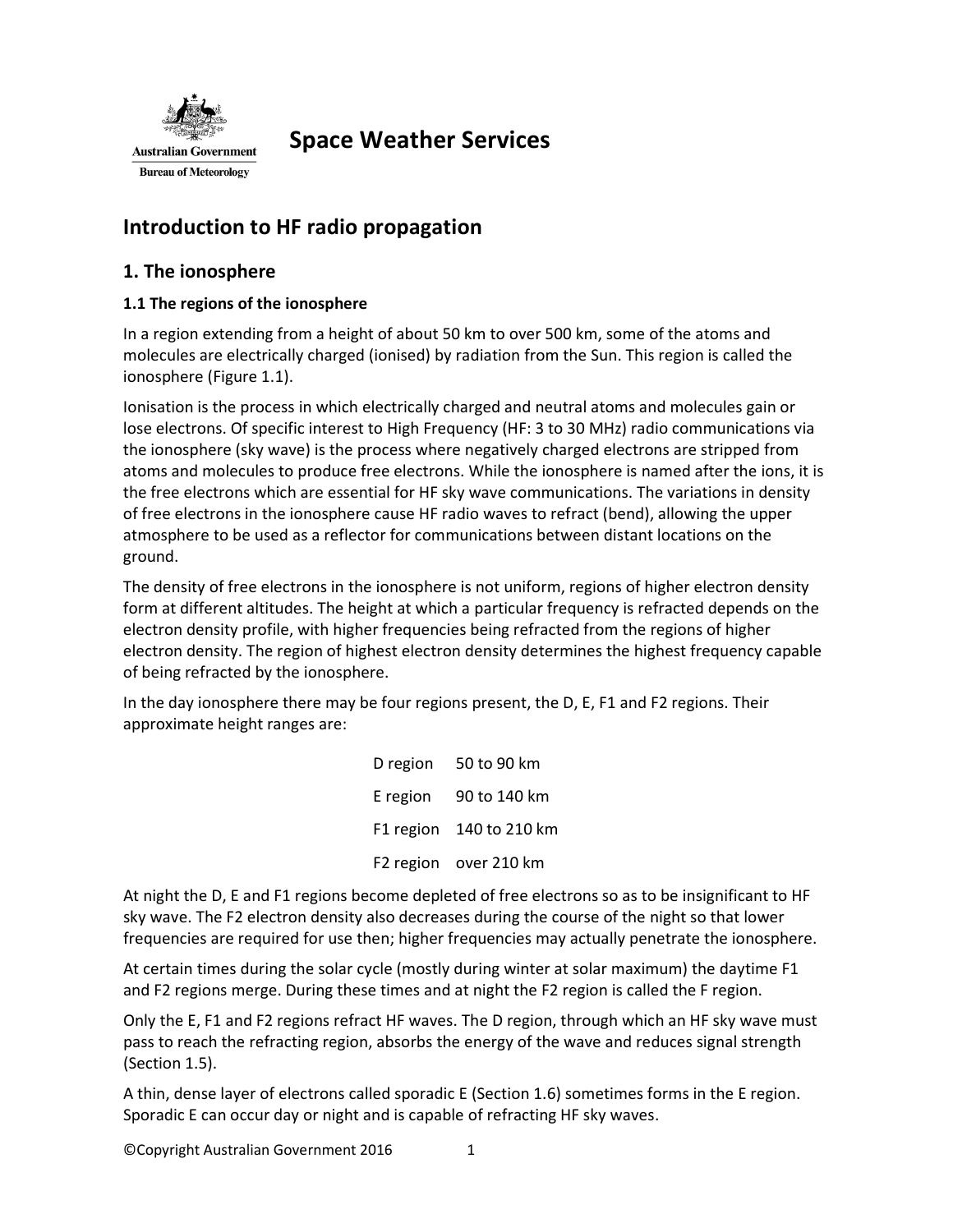The F2 region is the most important region for HF sky wave propagation because:

- it is present 24 hours of the day;
- for long communication paths, its high altitude reduces the required number of hops;
- it usually refracts the highest frequencies in the HF range.



*Figure 1.1 Day and night structure of the ionosphere. The black lines indicate electron density in the day and night hemispheres. Electrons accumulate in layers within the regions. The highest electron density normally occurs in the F region.*

# **1.2 Production and loss of electrons in the ionosphere**

Extreme UltraViolet (EUV) and x-ray radiation from the Sun are the main sources of ionisation in the ionosphere. Electrons are produced when this radiation collides with neutral and charged atoms and molecules (Figure 1.2). Since this process requires solar radiation, production of electrons occurs in the day hemisphere of the ionosphere.

Free electrons are lost from the ionosphere when they combine with charged and neutral atoms and molecules (Figure 1.3). Loss of electrons occurs constantly.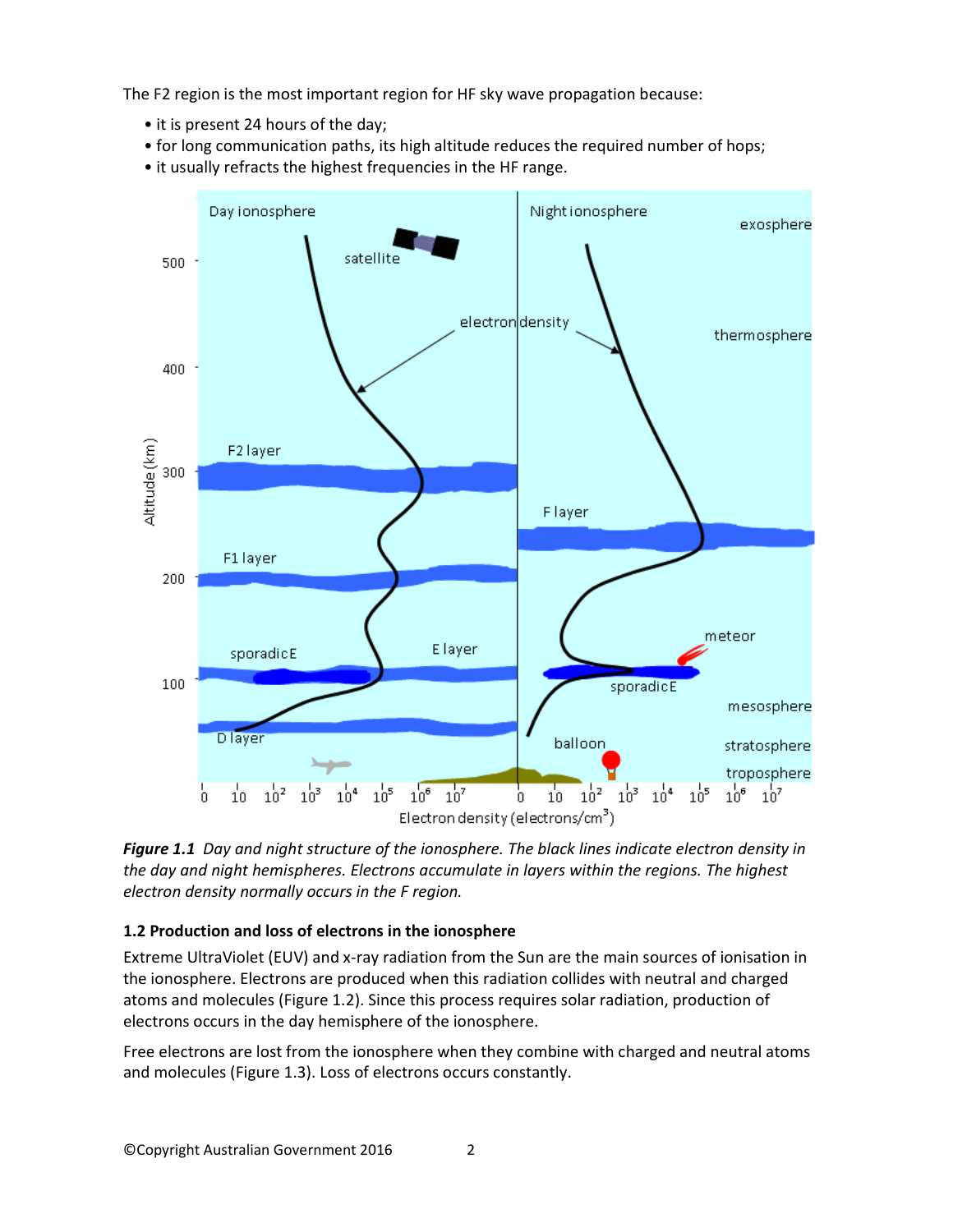

*Figure 1.2 Free electron production in the ionosphere.*



*Figure 1.3 Loss of free electrons in the ionosphere.* 

The lifetime of free electrons increases with altitude so is greatest in the F2 region and one reason why this region persists through the night. Typical lifetimes of free electrons in the E, F1 and F2 regions are 20 seconds, 1 minute and 20 minutes, respectively.

# **1.3 Observing the ionosphere**

The most important feature of the ionosphere for HF sky wave communications is its ability to refract radio waves. However, only a certain range of frequencies is refracted. At a certain location at a particular time, some of the higher HF frequencies will penetrate the ionosphere while some of the lower HF frequencies will be absorbed by the D region during the day. The range of HF frequencies able to be refracted by the ionosphere (the usable frequency range) is dependent on a number of factors (Section 1.4).

Various instruments are used to investigate ionospheric behaviour and determine the usable frequency range. The most widely used instrument is the vertical incidence ionosonde (Figure 1.4). This ionosonde is an high frequency radar which "sounds" the ionosphere by transmitting short pulses of HF radio energy at varying frequencies vertically into the ionosphere. If the radio frequency of a pulse is within the range of frequencies able to be refracted back to the ground, the pulse will be detected by the ionosonde. The ionosonde records the time delay between transmission and reception of pulses so that the approximate heights at which they are refracted can be calculated. A picture (ionogram) of the apparent heights at which frequencies are refracted can be created.

The lower frequencies are refracted from the lower altitudes of the ionosphere, the E region and, with greater time delay, from the F1 and F2 regions. At night frequencies are only refracted back to ground from the F region since the E region is transparent to HF then. However, sporadic E may refract quite high frequencies day or night if its electron density is sufficiently high.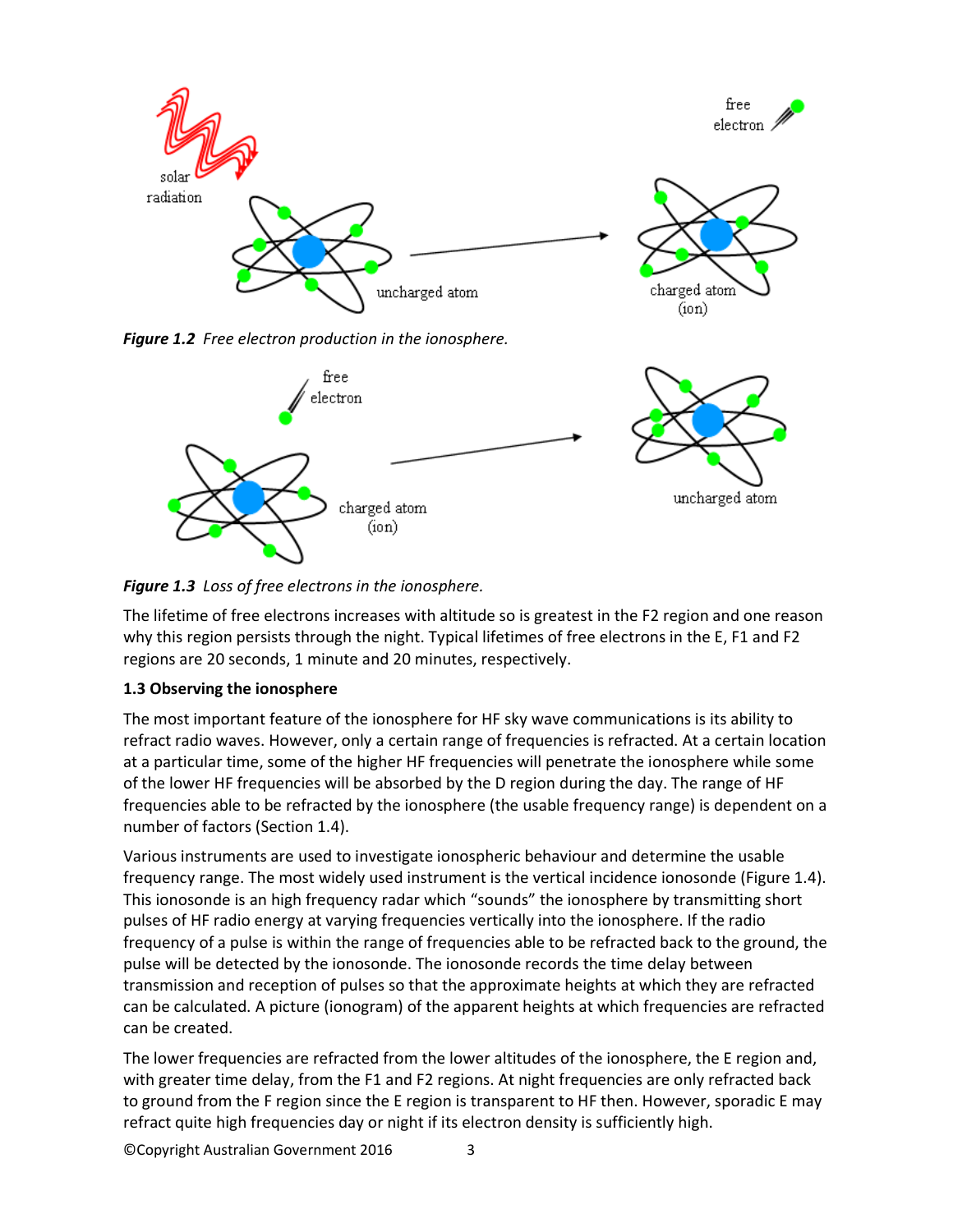The ionosphere can also be sounded by oblique ionosondes which send pulses of radio energy obliquely (at elevation angles off vertical) into the ionosphere and which are received at some distant location. This type of sounder can monitor propagation on a particular sky wave path and observe the various propagation modes supported (Section 2.4). Backscatter ionosondes also transmit energy obliquely, which is refracted from the ionosphere and reflected off the ground before returning via the ionosphere to the receiving antenna, which need not be co-located with the transmitting antenna. This type of sounder is used for over-the-horizon radar.



*Figure 1.4 Vertical incidence ionosonde operation. A picture of the ionosphere is produced by measuring the travel time for each pulse of HF radio energy.*

# **1.4 Ionospheric variations**

The ionosphere is not a stable medium where a single frequency can be used throughout the year, or even over 24 hours. The ionosphere varies with the solar cycle, the seasons, the sky wave path used, and diurnally (through the day).

# **1.4.1 Variations due to the solar cycle**

The Sun's activity and radiation output slowly change over a period of about 9 to 14 years (the "solar cycle"). The slow change in radiation output in turn affects the electron density profile of the ionosphere and the range of HF frequencies usable on a sky wave path. At the commencement of a solar cycle (solar minimum) radiation output is low, producing less ionisation and fewer electrons in the ionosphere. Only the lower frequencies of the HF band are supported (refracted). Radiation output at solar maximum is much greater leading to higher concentrations of electrons in the ionosphere, and therefore, higher frequencies being supported. In fact, at very high solar activity, frequencies in the VHF band which would normally penetrate the ionosphere may be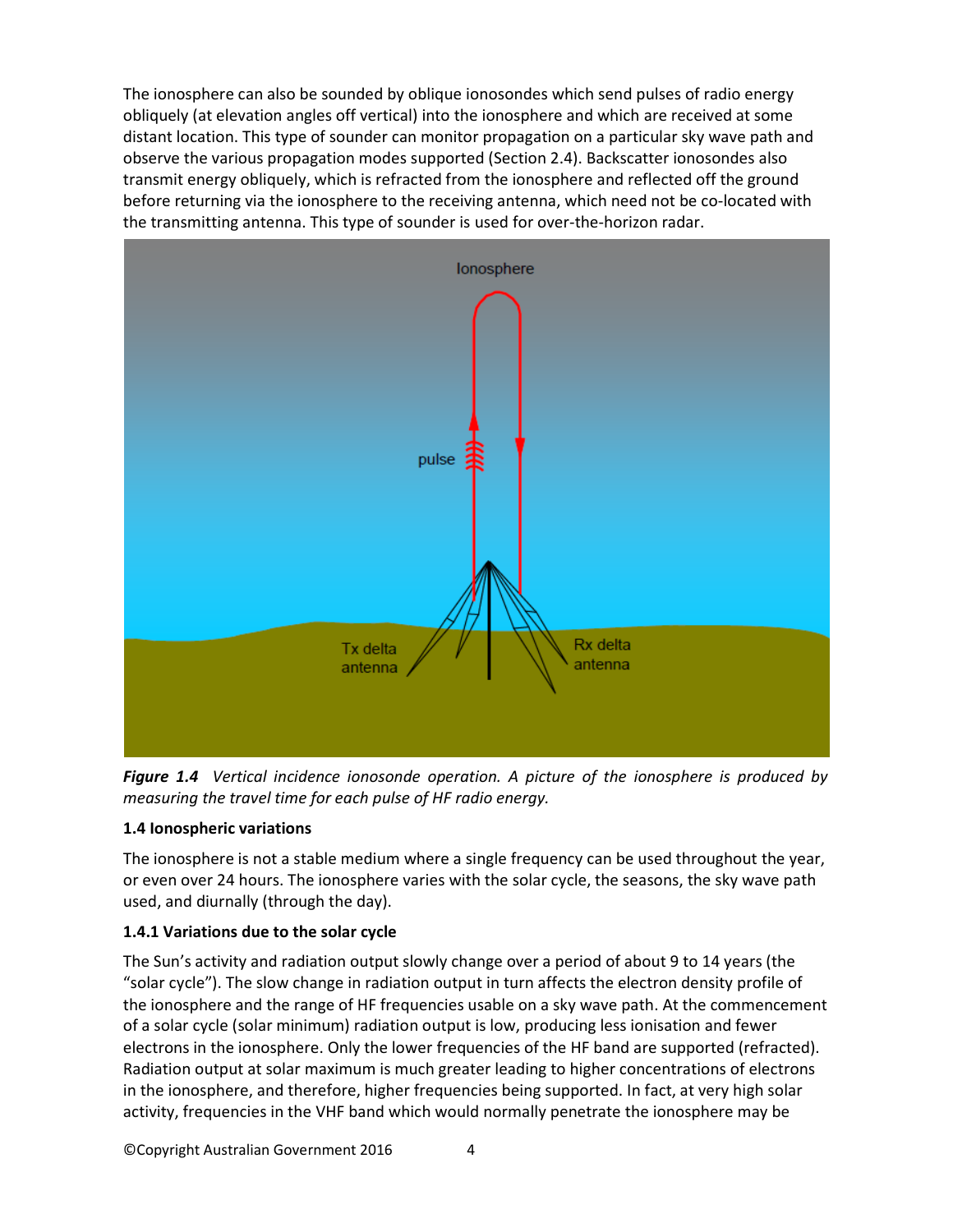refracted and propagate as sky waves during the day on long paths. At solar maximum, the usable HF frequency range expands usually offering a greater choice of frequencies from the available frequency set. The solar cycle ends at the next solar minimum.

Figure 1.5 shows how the highest frequencies refracted at near vertical angles from the three ionospheric regions at noon above Canberra, Australia, vary with solar activity (sunspot number). Frequencies are generally higher at solar maximum (high sunspot number), with the trend strongest in the F2 region.



*Figure 1.5 The relationship between the sunspot number (maroon line) and noon E (pink), F1 (green) and F2 (blue) region frequencies at Canberra (35.3° S, 149.0° E), Australia. Vertical lines indicate the start of each calendar year. Also note the seasonal variation. Solar maxima occurred in 1989, 2000 and 2014 while solar minima occurred in 1996 and 2008.*

# **1.4.2 Seasonal variations**

Frequencies refracted from the E and F1 regions are usually higher in summer than winter. Figure 1.5 shows E and F1 region frequencies are higher around the start of a year (summer in the southern hemisphere). However, the variation in F2 region frequencies is more complicated as frequencies are greatest near the equinoxes (March and September). Around solar minimum the summer noon frequencies are, as expected, generally greater than those in winter, but at solar maximum, winter frequencies tend to be higher than summer frequencies (the "seasonal anomaly").

# **1.4.3 Variations with latitude**

Figure 1.6 indicates the variations in the highest frequencies refracted vertically from the E and F2 regions at noon (Day hemisphere) and midnight (Night hemisphere) between the geomagnetic equator and geomagnetic pole at one particular longitude (diurnal variations are then removed). At noon, solar radiation strikes the atmosphere more obliquely with increasing latitude, so the intensity of radiation and the free electron production decreases with increasing latitude. The E region frequencies reflect this, also decreasing towards the pole. However, F2 region frequencies peak approximately 15° to 20° north and south of the geomagnetic equator. This "equatorial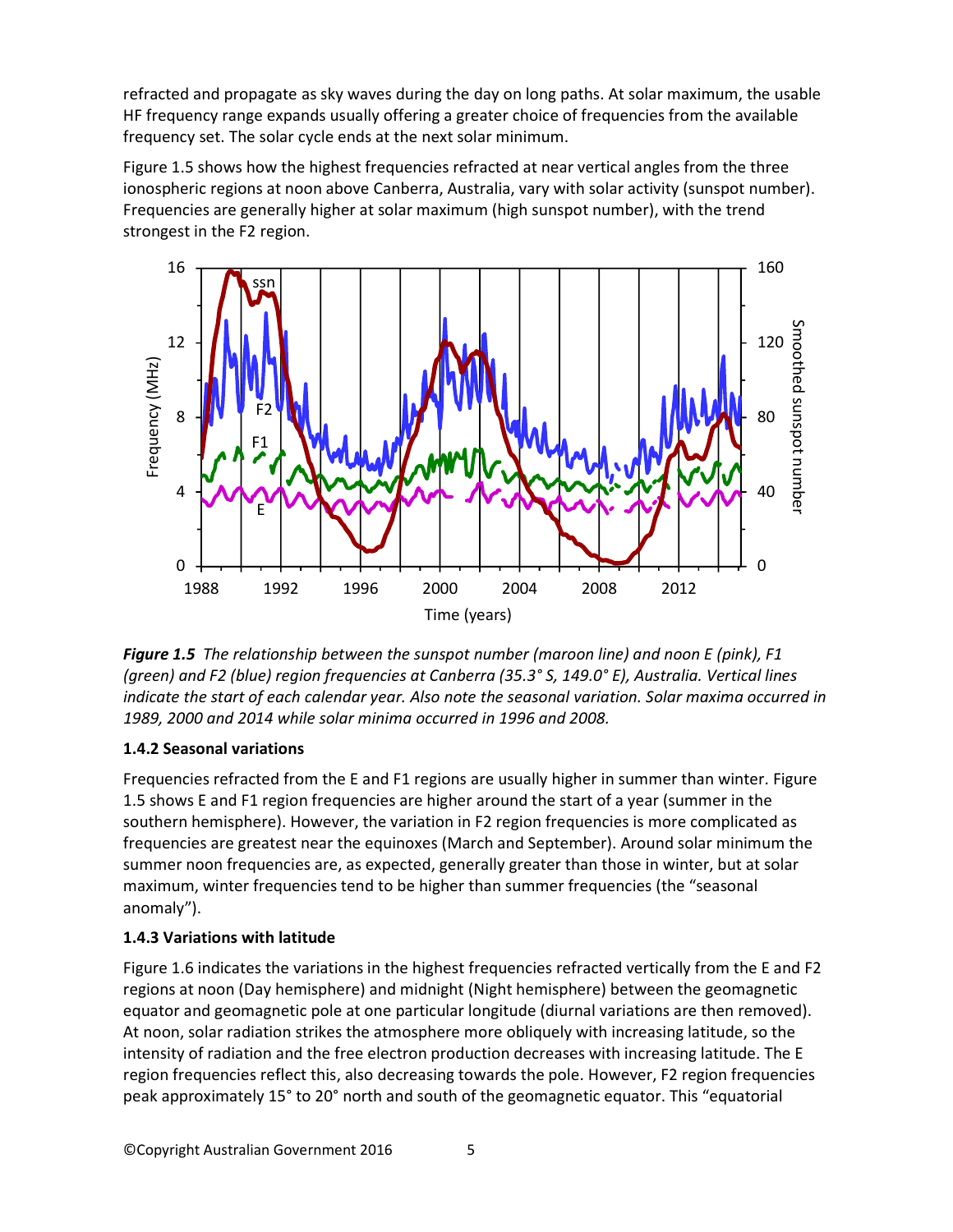anomaly" is due to an increased electron concentration at these latitudes caused by the interaction of electric currents and the magnetic field at the geomagnetic equator.

Midnight frequencies in Figure 1.6 are lowest around 60° north and south of the geomagnetic equator. This is called the "mid-latitude trough".

The ionosphere becomes quite variable in the polar regions due to the variable energy input from the solar wind. The near-vertical magnetic field funnels particles into this region and changes in energy input can trigger atmospheric waves and dramatic changes in the electron profile over short time scales.

Figure 1.6 indicates the rapid change in the highest frequency the ionosphere can refract near the equatorial anomaly and mid-latitude trough. A variation in the location of the ionospheric refraction point of a sky wave path near these regions by a few degrees may lead to a substantial difference in the highest frequency supported.

![](_page_5_Figure_4.jpeg)

*Figure 1.6 E and F2 region latitudinal variations in the day and night ionosphere.*

# **1.4.4 Diurnal variations**

At sunrise (at ionospheric heights), EUV radiation produces electrons in the ionosphere, electron concentration increases sufficiently to enable the E and F1 regions to refract HF sky waves and higher frequencies to be supported by the F2 region (Figure 1.7).

From sunrise to noon the EUV flux increases, increasing the production of electrons and allowing higher frequencies to be refracted by all regions. EUV flux peaks around noon leading to the maximum electron concentration in the ionosphere occurring then or slightly later.

As the afternoon progresses, the EUV flux decreases and the electron density and frequencies slowly decline.

At sunset, with no EUV radiation to produce electrons, the E and F1 regions essentially become transparent to HF radio waves as electrons quickly dissipate. The F2 region is sustained through the night, although with declining electron density, due to the longer lifetimes of electrons and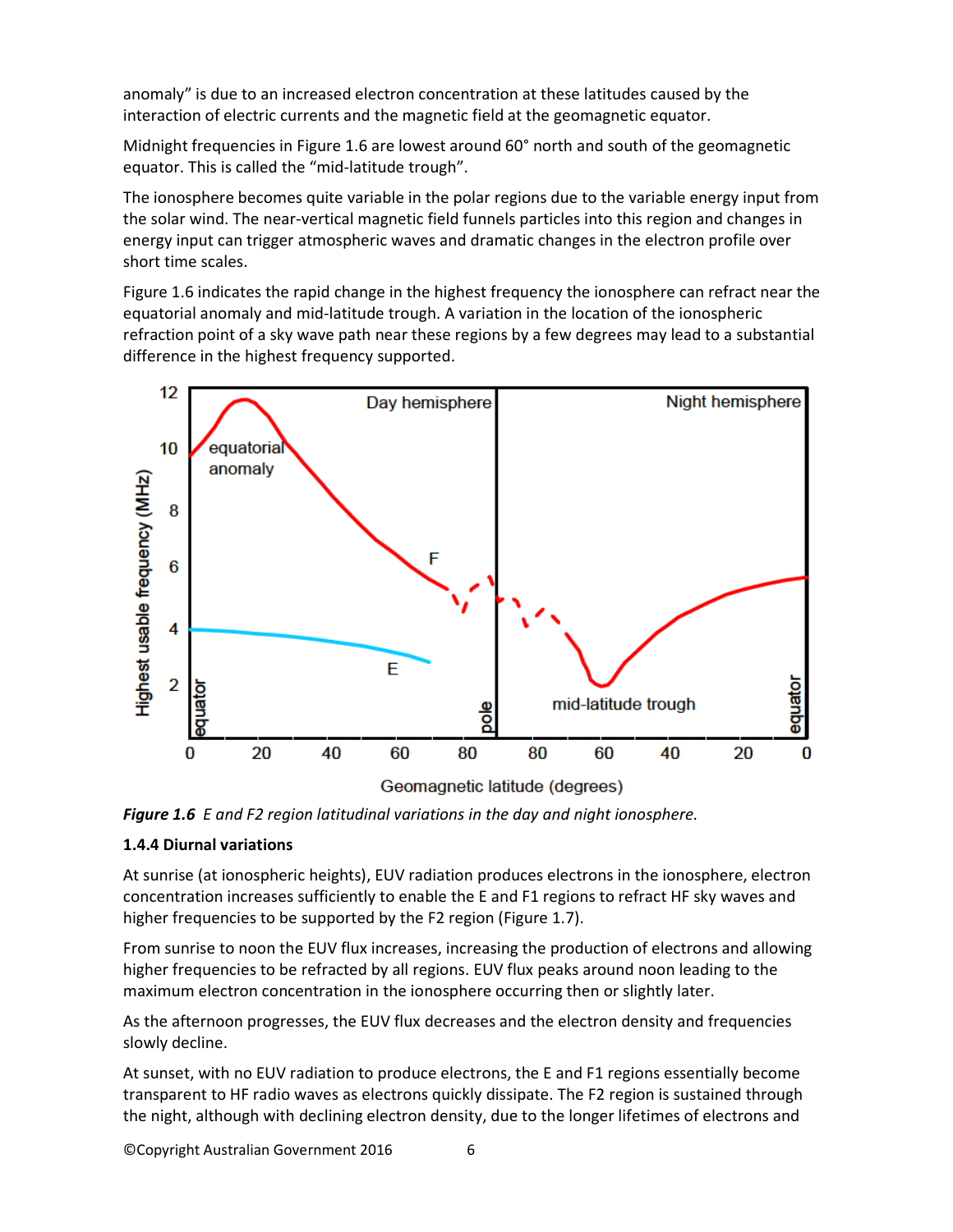atmospheric winds. The electron density of the F2 region reaches a minimum just before dawn, as do frequencies.

![](_page_6_Figure_1.jpeg)

*Figure 1.7 Example of the diurnal variation in median winter (June) frequencies at solar maximum at Canberra, Australia (12 local time corresponds to noon). The lack of the F1 region during the day may be the result of the F1 and F2 regions merging.*

# **1.5 Variations in absorption**

D region absorption (attenuation) on HF sky wave paths that pass through the day hemisphere increases with increasing solar x-ray flux. Attenuation is therefore greatest at solar maximum and when sky wave refraction points are near the sub-solar region, that is, noon longitudes in the summer hemisphere (Figure 1.8). While absorption due to the D region is normally greatest in summer, absorption can be anomalously high at times during winter for periods of days.

Lower frequencies of the usable frequency range on HF sky wave paths passing through the day hemisphere will suffer greater absorption than the higher frequencies. Lower frequencies will generally have decreased signal strength, decreasing the chance of detection by the receiving system.

Sky wave paths that lie wholly within the night hemisphere do not experience D region attenuation resulting in improved signal strength for the lower frequencies in the usable band.

Flares are huge explosions on the Sun which emit x-rays that strongly ionise the D region and further increase absorption of HF sky waves travelling through the day hemisphere. The increase in absorption of HF sky waves after a flare has occurred is called a Sudden Ionospheric Disturbance (Section 3.1).

Some solar flares eject high energy protons that enter the Earth's magnetosphere and are directed along the magnetic field lines into the polar D region. The protons increase ionisation in the D region which increases absorption of HF sky waves traversing the polar regions. This event is called a Polar Cap Absorption event (Section 3.2).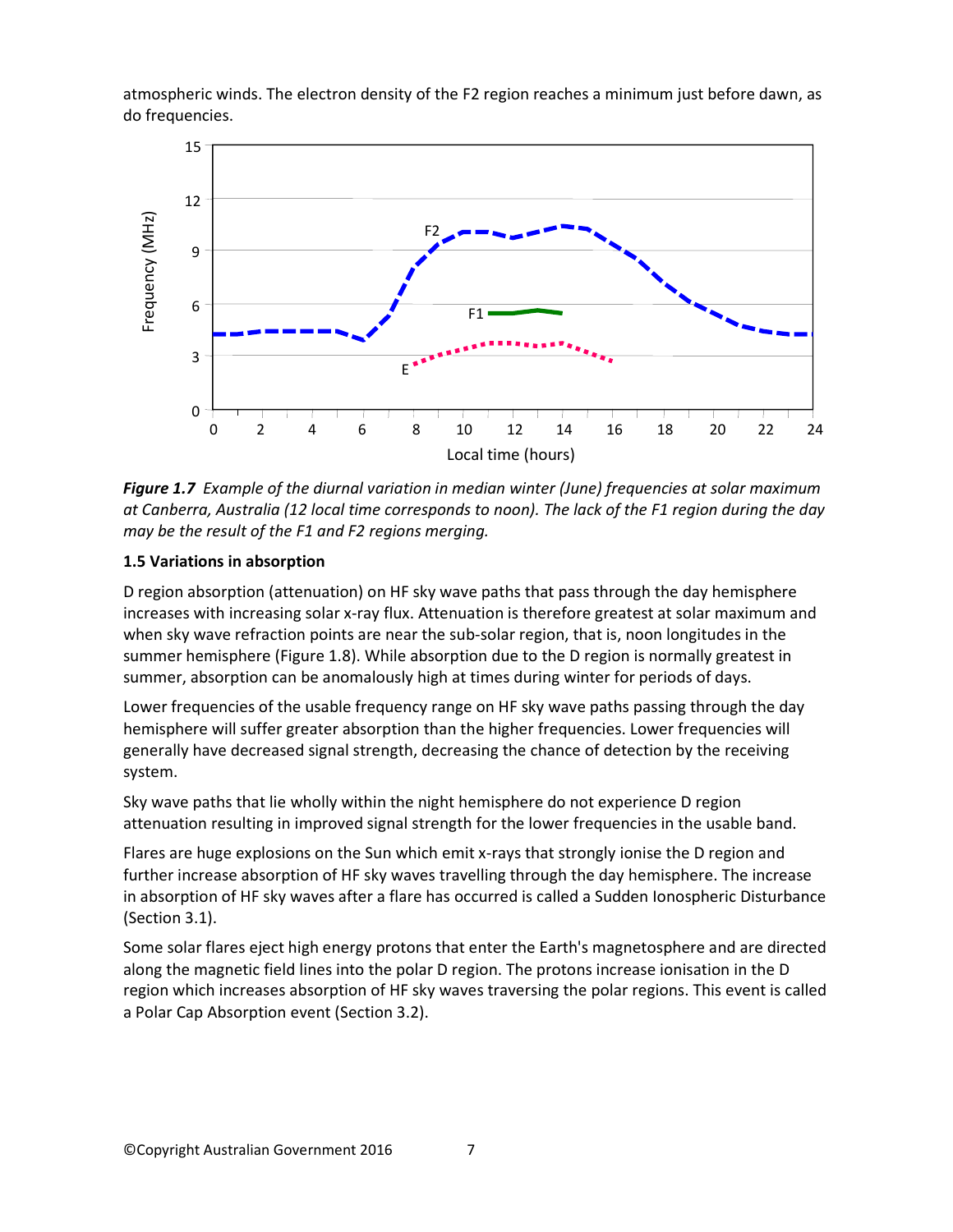![](_page_7_Figure_0.jpeg)

*Figure 1.8 Example of diurnal and seasonal variations in absorption on 2.2 MHz at Sydney, Australia.*

#### **1.6 Sporadic E**

Sporadic E refers to the largely unpredictable formation of regions of higher than normal electron concentration in the E region.

Sporadic E occurs at altitudes ranging from about 90 to 140 km. While the normal E region is controlled by solar EUV radiation, sporadic E is the result of wind shears, meteors and other phenomena. The normal E region is a daytime phenomenon whereas sporadic E may form day or night and may persist for minutes to hours, then disperse. The horizontal extent of sporadic E is probably of the order of a few to hundreds of kilometres with a vertical depth of only a few kilometres.

The normal E region has an electron density that increases after dawn and decreases after noon. While sporadic E occurs within the E region it can often have far greater electron density than the E region, and at times, the F region. Such high electron density allows sporadic E to refract quite high frequencies on occasions. Sporadic E with high electron density may refract frequencies that normally would pass through the E region and be refracted from the F region. This may result in disruption to sky wave communications as the decrease in refraction height changes the location of the ground footprint of the signal. On longer paths where it is possible there may be a number of refractions from sporadic E rather than the F region, a decrease in the signal strength may be observed due to the greater number of ground reflections and passes through the attenuating daytime D region.

Sometimes a sporadic E layer is partially transparent and allows transmission of the radio wave through to the F region or the ground (downward wave); at other times sporadic E may refract all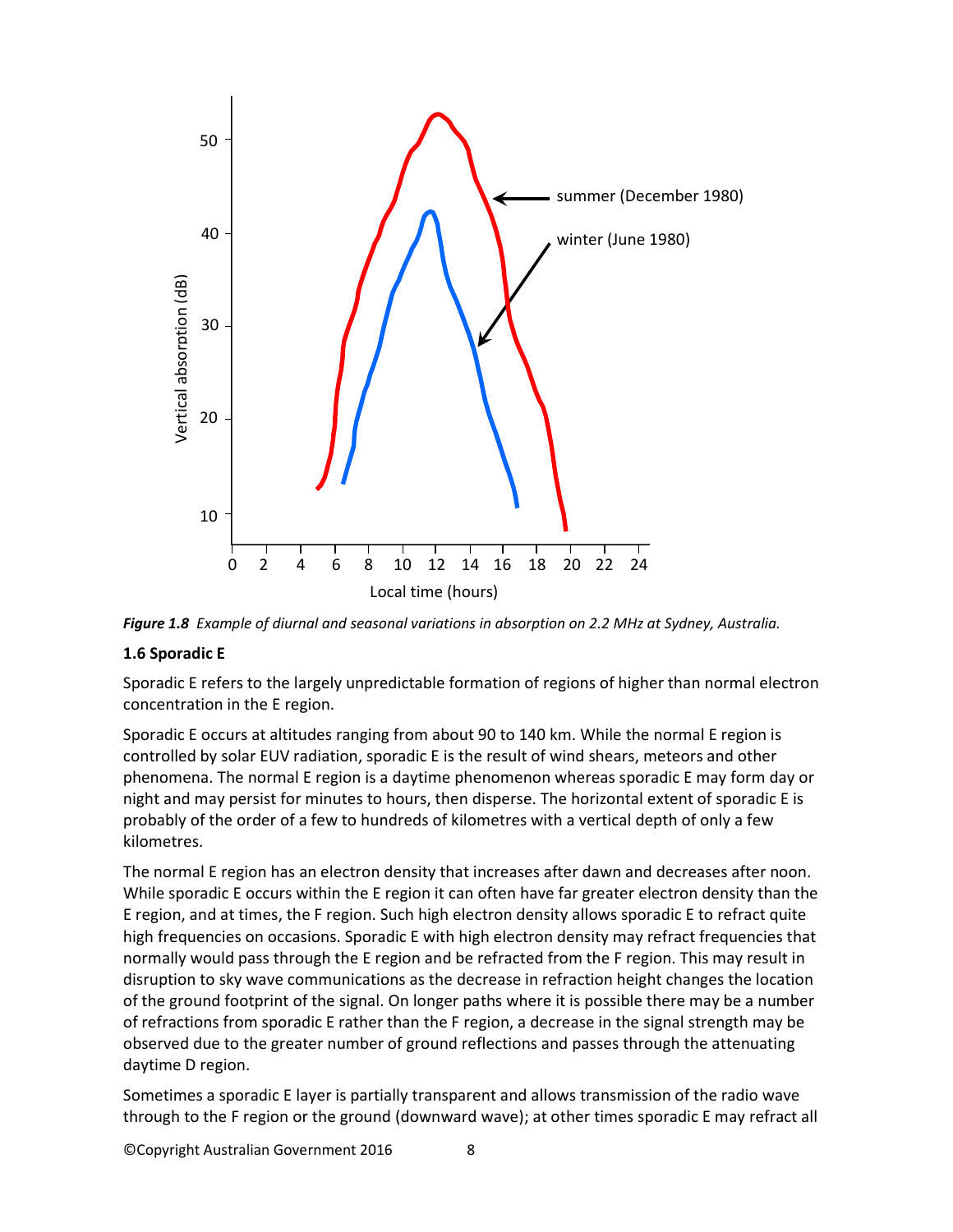the wave energy (from either above or below). A sporadic E layer that is partially transparent may lead to a weak or fading signal as the layer evolves (Figure 1.9). Transmission to the receiver site may be blocked completely on oblique paths when the sporadic E screens the F region (wave travelling up) or the ground (wave returning to ground).

![](_page_8_Figure_1.jpeg)

*Figure 1.9 Oblique sky wave path with no sporadic E present (dotted red). Sporadic E forms along the path and its electron density is sufficiently high to refract the wave (solid yellow). On the dotted red path in the reverse direction, the wave may be refracted from the top of the sporadic E. In the two latter cases, communications may be disrupted.*

Sporadic E formation is more prevalent during the daytime and early evening, and the summer months at low and middle latitudes. At high latitudes, sporadic E tends to form at night and in conjunction with a disturbed ionosphere following solar activity.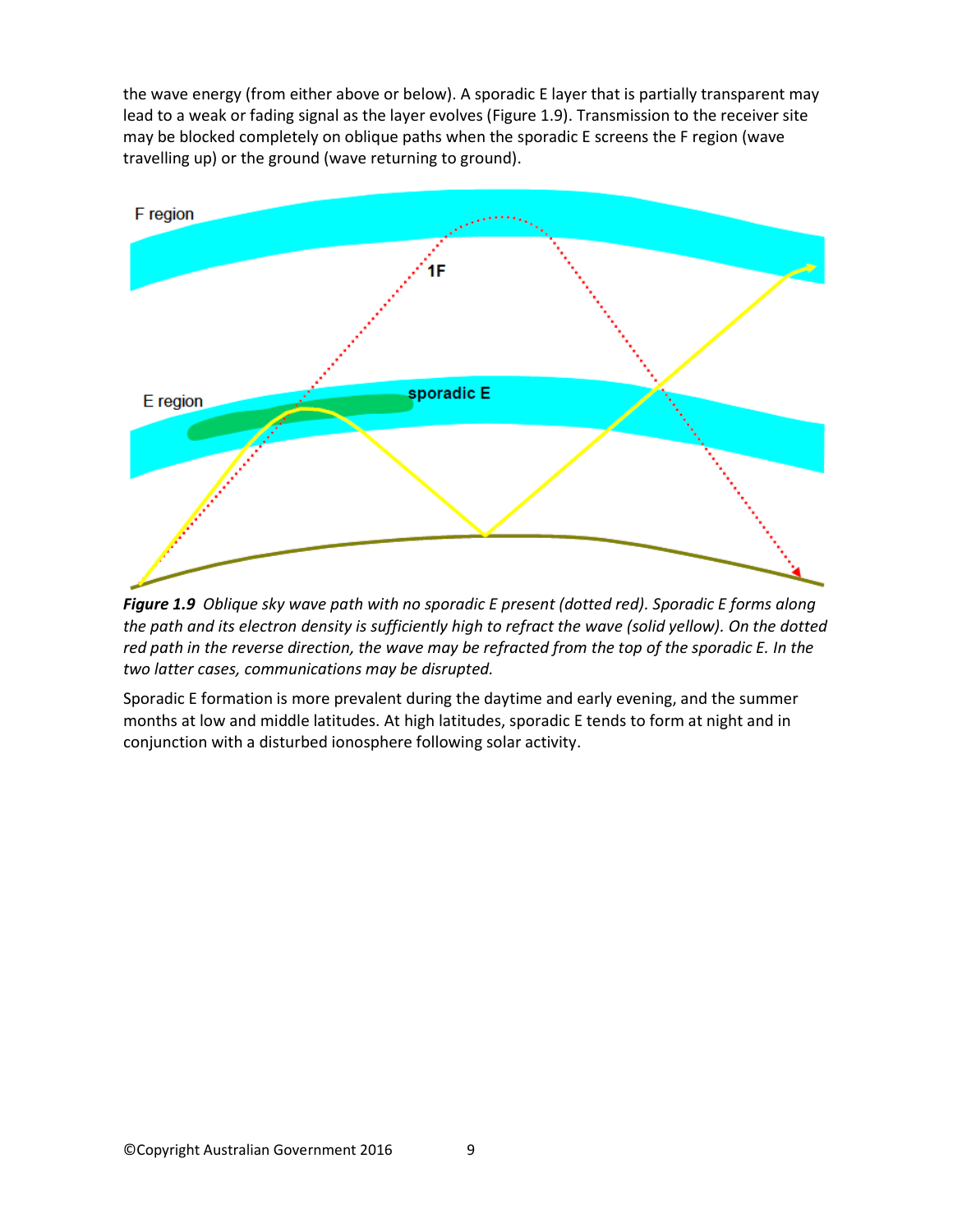# **2. Communications**

# **2.1 HF propagation**

High Frequency radio waves can propagate to a distant receiver (Figure 2.1) via the:

- **ground wave**: near the ground for short distances, up to 100 km over land and 300 km over sea. Attenuation of the wave depends on antenna height above ground, polarisation, frequency, ground types, terrain and/or sea state;
- **direct or line-of-sight wave:** this wave may interact with the earth-reflected wave depending on terminal separation, frequency and polarisation;

![](_page_9_Figure_5.jpeg)

• **sky wave:** refracted by the ionosphere to all distances.

*Figure 2.1 HF frequencies may propagate via the ground wave, line-of-sight, or the sky wave.*

# **2.2 Frequency limits of HF sky waves – the usable frequency range**

Not all HF frequencies on a particular sky wave path are refracted back to the ground. Lower frequencies may be severely attenuated by the D region while higher frequencies may pass through the ionosphere. The range of usable frequencies will vary:

- diurnally;
- with the seasons;
- with the solar cycle:
- with the location of ionospheric refraction points.

For a particular sky wave path at a particular time, there is a Maximum Observed Frequency (MOF) that is refracted from the ionosphere back to Earth; this maximum frequency is usually determined by the electron density of the F region. Frequencies higher than the MOF penetrate the ionosphere. Over time, the MOF varies because the ionospheric electron concentration and structure vary.

For a particular sky wave path at a particular time, lower frequencies than the MOF may propagate. These lower frequencies are generally refracted from lower altitudes in the ionosphere.

The lowest frequency that can propagate on a sky wave path at a particular time during daytime is dependent on the ionisation in the D region. Variations in D region ionisation cause this lowest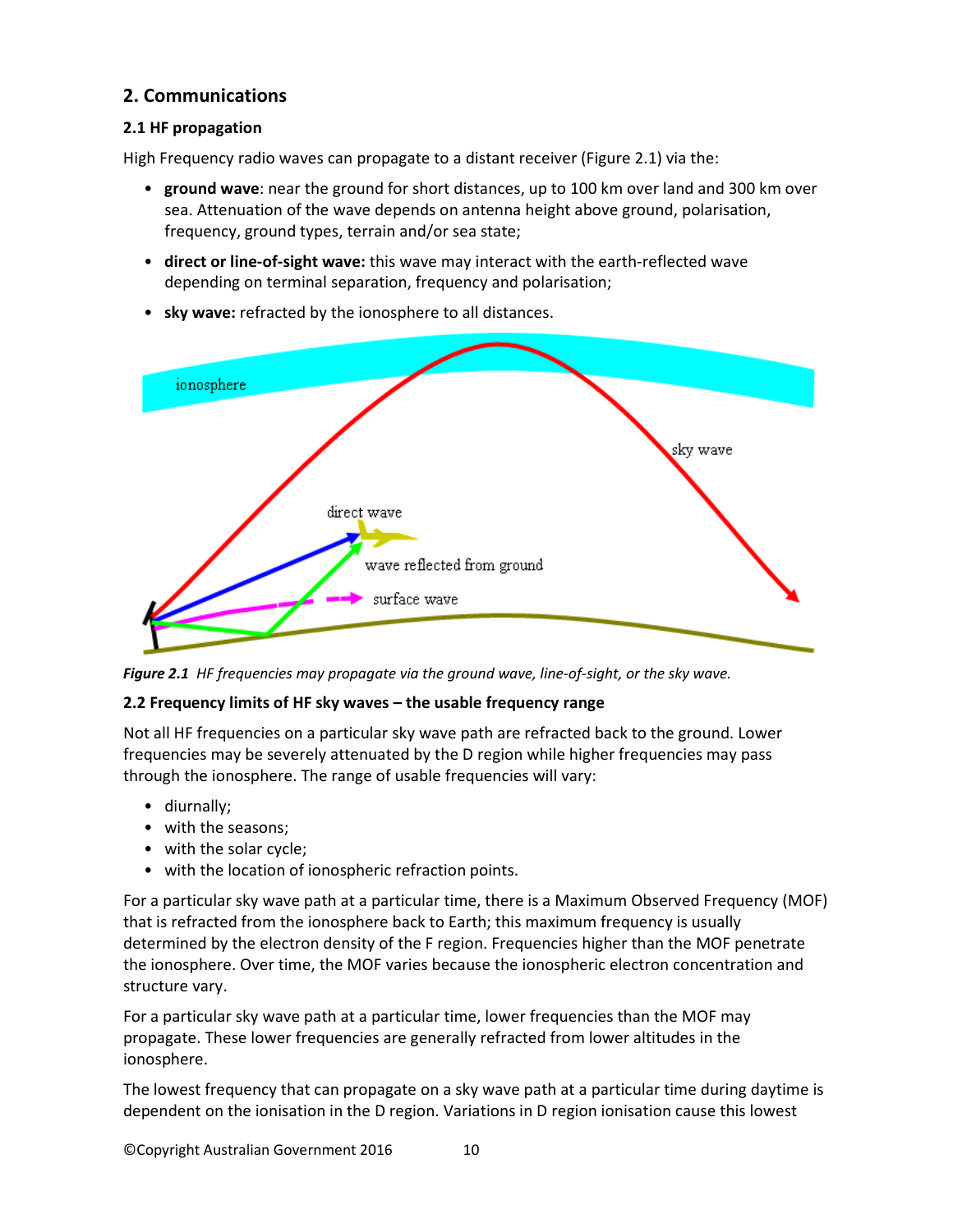frequency to change over time. Each time a sky wave traverses the D region, the signal strength decreases. Furthermore, the signal attenuation due to the D region is greater at lower frequencies.

Sky wave paths that lie completely within the night hemisphere are unaffected by the D region and may be able to use the lowest frequencies in the HF band.

Ultimately, the lowest frequency detected will be determined by the sensitivity of the receiving system.

# **2.3 Path length and hop length for HF sky wave**

The path length is the distance across the ground between two transceivers. For example, the path length for the Sydney, Australia to Singapore sky wave path is approximately 6295 km.

The hop length is the distance across the ground between a sky wave leaving and returning to Earth with one intermediate ionospheric refraction. The upper limit of the hop length is set by the height of the ionosphere and the curvature of the Earth. At 0° elevation angle (horizontal) and with E and F region heights of 100 and 300 km respectively, the maximum hop lengths are 2000 km (E region) and 4000 km (F region). For the same ionospheric heights, the maximum hop lengths decrease to 1800 km (E region) and 3200 km (F region) with an elevation angle of 4° (Figure 2.2). Distances between transmitting and receiving antennas greater than these maximum hop lengths require more than one hop.

The Sydney, Australia to Singapore sky wave path would require a minimum of four hops via the E region and two hops via the F region based on a minimum take-off angle of 4°. Antennas with higher take-off angles may require more hops.

![](_page_10_Figure_7.jpeg)

*Figure 2.2 Hop lengths based on an antenna elevation angle of 4*° *and E and F region refraction heights of 100 km and 300 km, respectively.*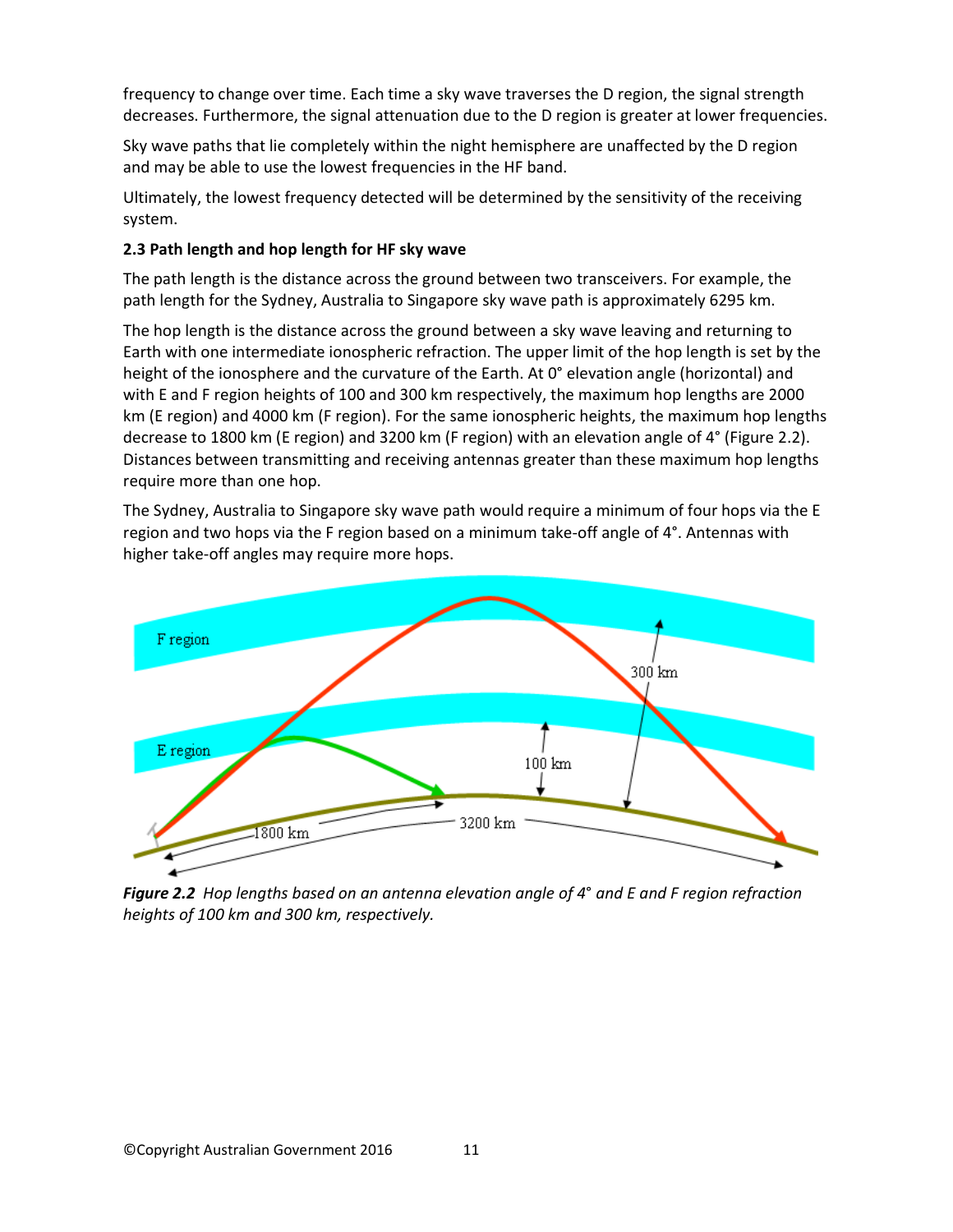# **2.4 Propagation modes of HF sky wave**

The HF wave emitted from an antenna may travel via different sky wave paths (modes) between two ground-based transceivers. These modes are dependent on the gain pattern of the transmitting antenna, the operating frequency and the state of the ionosphere.

The sky wave may propagate solely via the E or the F region (Figure 2.3). More complicated modes consisting of combinations of refractions from the E and F regions, ducting and chordal modes are also possible (Figure 2.4).

There is a tendency to consider the ionosphere as consisting of smooth, refractive layers. However, the undulating ionosphere changes the height and angle of refraction of signals. Ionospheric tilting occurs near the equatorial anomalies, the mid-latitude trough, the day-night terminators and when the ionosphere is disturbed due to sudden solar activity. Tilting can cause unusual propagation conditions such as ducting and chordal modes to occur as in Figure 2.4. Chordal modes and ducting involve a number of refractions from the ionosphere without intermediate ground reflections. When chordal and ducting modes occur, signals can be strong since the wave spends less time traversing the absorbing daytime D region and being attenuated by ground reflections.

![](_page_11_Figure_4.jpeg)

*Figure 2.3 Examples of propagation modes via only one region. One hop via the E region (pink) and F region (yellow), two hops via the E region (green) and F region (red).* 

The high electron density and tilting of the F region around the equatorial anomalies (Figure 1.6) often facilitates long distance, trans-equatorial chordal modes on the higher HF frequencies with good signal strength. Ducting occurs when the wave becomes "trapped" between refractive regions. Disturbances to the ionosphere, such as travelling ionospheric disturbances (Section 2.8), may also initiate chordal and ducted modes.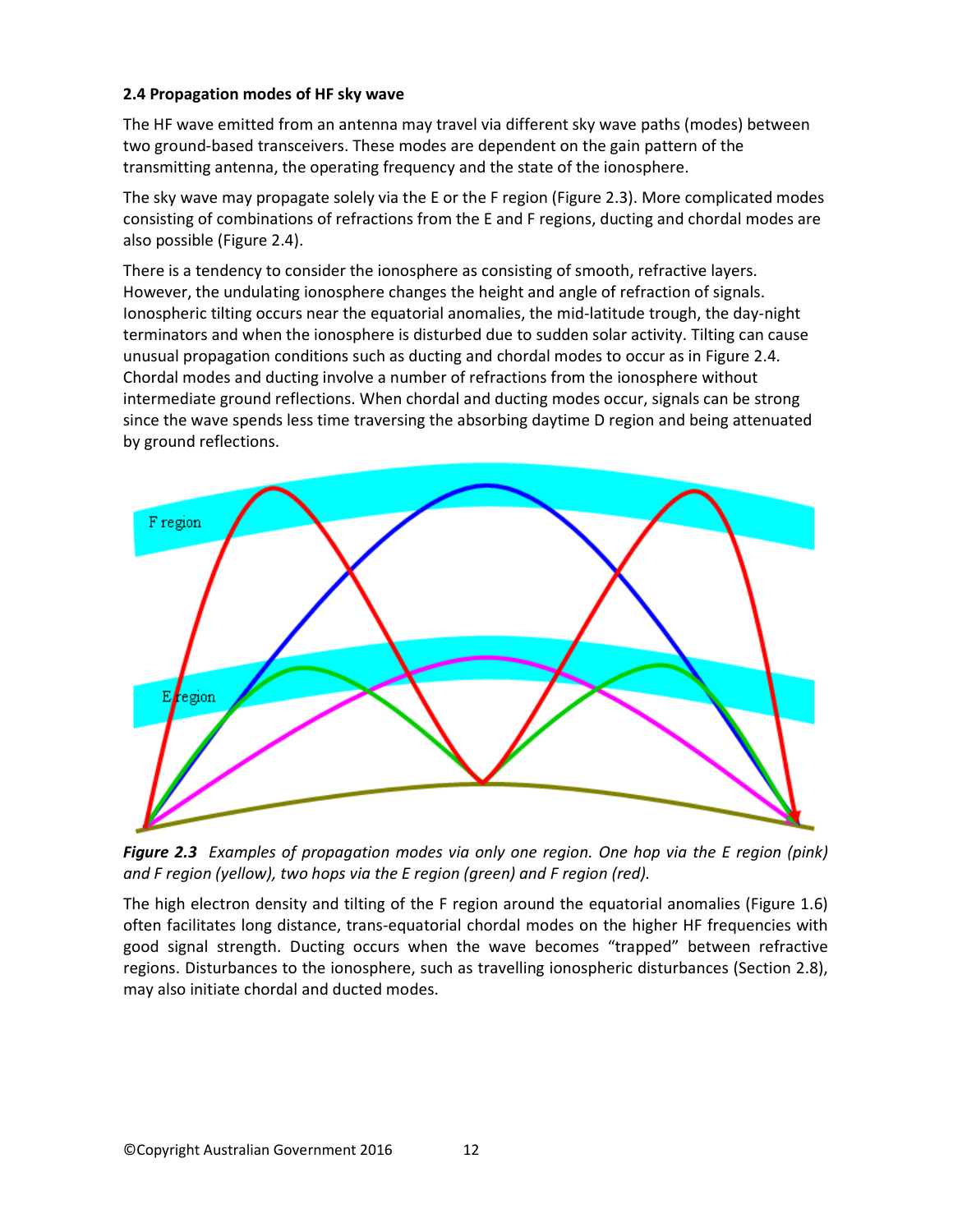![](_page_12_Figure_0.jpeg)

*Figure 2.4 More complex propagation modes. Ducted (solid blue), chordal (solid red), F region propagation with an intermediate sporadic E refraction (dotted green) and propagation via the F then E regions (solid pink).*

#### **2.5 E layer screening of the HF sky wave**

HF sky waves that pass through the day hemisphere may be refracted back to ground by the E or F regions. Where the elevation angles of E and F propagation modes are similar for some particular path (e.g., two hops via the F region and three hops via the E region), E layer screening is possible.

If the operating frequency is below the E region MOF at a particular time, the wave will propagate via the E region. If the operating frequency is above the E region MOF, the wave will penetrate the E region. The wave will then be refracted by the F region if the operating frequency is lower than the F region MOF at that time. Propagation via the F region, particularly for longer paths, is usually preferred since signal strength will normally be higher.

Consider daytime communications between two locations where the possible sky wave modes are one hop via the F region or two hops via the E region and the take-off angles of these two modes are similar (Figure 2.5). If the selected frequency is below the E region two hop MOF, the sky wave will travel via the E region. The wave will lose energy as it traverses the D region four times and reflects from the ground once. The wave will also suffer more absorption in the D region due to the lower operating frequency.

If the selected frequency is above the E region two hop MOF and below the F region one hop MOF at the same take-off angle, the wave will penetrate the E region and propagate via the F region. The wave will lose energy as it traverses the D region twice (note, no intermediate ground reflection).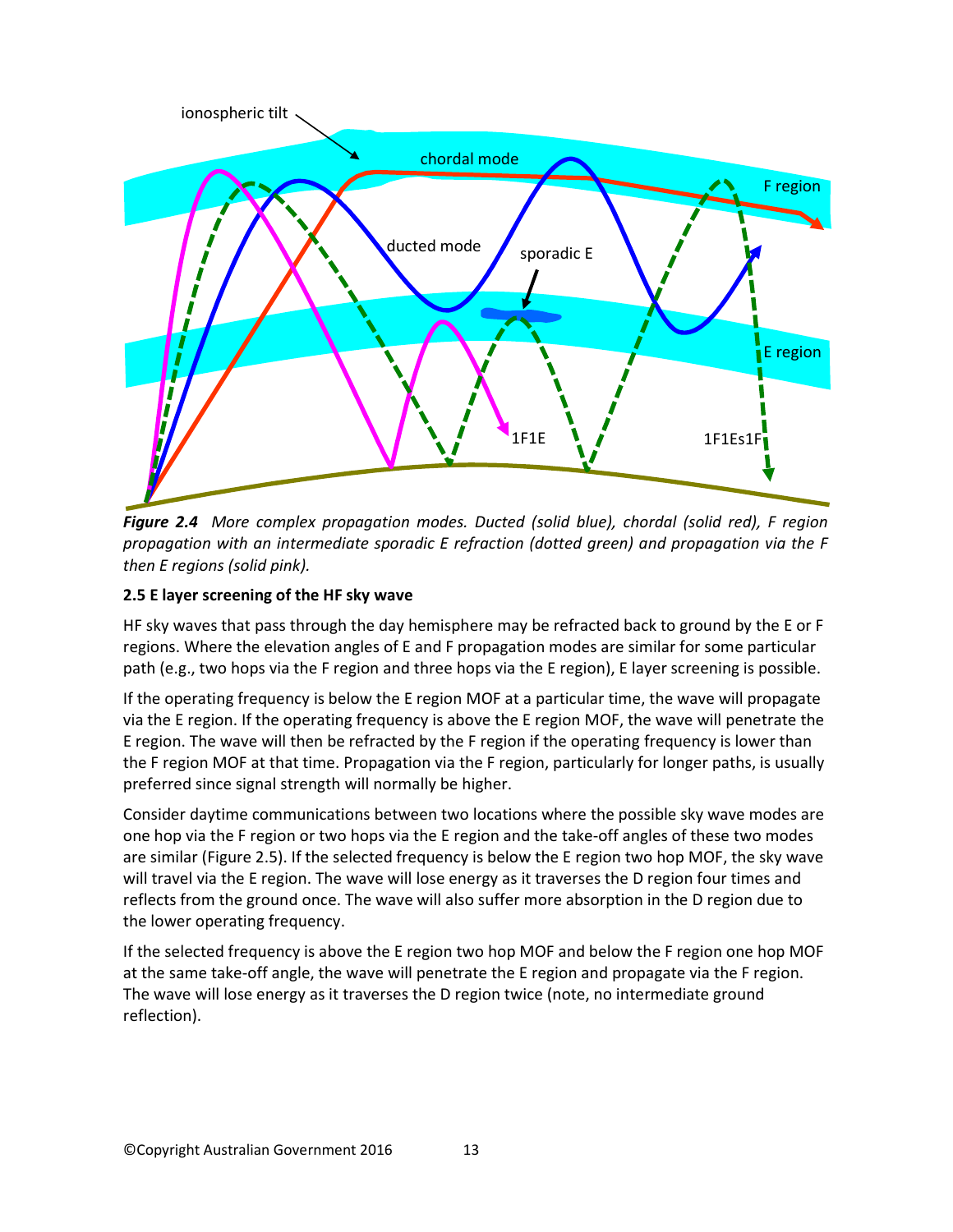The wave may successfully propagate via the E region two hop mode. However, signal strength may be lower due to higher absorption and ground reflection losses and, depending on the sensitivity of the receiving system, may not be detected.

![](_page_13_Figure_1.jpeg)

*Figure 2.5 In this example, E layer screening occurs if communications are intended by the F region one hop mode but the operating frequency is equal to or below the E region two hop MOF (dotted green). If the operating frequency is above the E region two hop MOF and less than or equal to the F region one hop MOF at the same angle, the wave penetrates the E region and refracts from the F region (solid red) - no E layer screening occurs.*

E layer screening can be avoided by ensuring the operating frequency is above the E region MOF in cases where both E and F region propagation are possible and the modes have similar take-off angles. SWS ASAPS and GRAFEX predictions calculate a predicted E region MUF (Maximum Usable Frequency). Selecting a frequency somewhat above the predicted E region MUF should result in an operating frequency that propagates via the F region.

E region sky wave propagation over distances of less than about 3600 km (two E region hops) can be successful. It has the advantage of being unaffected by ionospheric storms and has lower day to day MOF variability at a certain hour. However, the use of the lower frequencies may lead to lower signal strength and greater chance of disruption from sudden ionospheric disturbances (Section 3.1).

Sporadic E may also screen a wave from the F region when it develops day or night. It can be more difficult to deal with due to its unpredictability and variability in the MOF. Its MOF may also be much higher than the F region MOF. Sporadic E can partially screen the F region leading to a weak or fading signal while at other times it can totally obscure the F region possibly causing the receiving antenna to lie outside the sky wave footprint (Figure 1.9 and Section 1.6). Instruments such as vertical incidence ionosondes for short range sky wave paths or oblique sounders are able to observe sporadic E occurrence.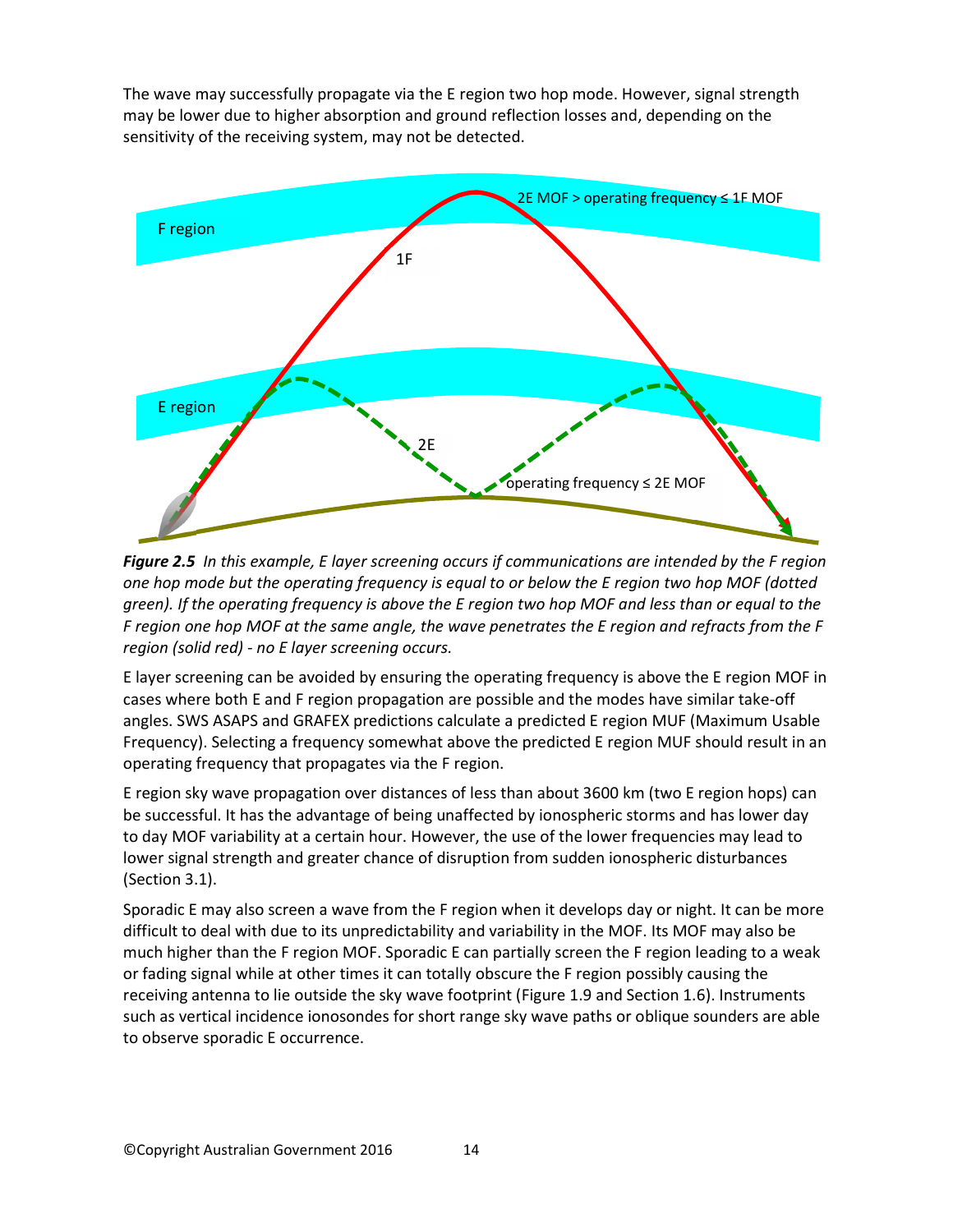#### **2.6 Frequency, range and elevation angle**

For an HF sky wave path, there are three interdependent variables:

- frequency;
- range or path length;
- antenna elevation angle.

Figures 2.6, 2.7 and 2.8 illustrate the possible ray paths when each of the variables is fixed in turn.

#### **Figure 2.6 (elevation angle fixed):**

- as the operating frequency is increased toward the highest frequency an ionospheric region can refract at a fixed elevation angle (MOF), the wave is refracted from higher in that region and the path length (ground range) increases (rays 1 and 2);
- when the operating frequency equals the MOF, the maximum path length is achieved (ray 3);
- when the operating frequency is greater than the MOF, the wave penetrates the ionospheric region (ray 4).

![](_page_14_Figure_10.jpeg)

*Figure 2.6 Elevation angle fixed. Increasing the frequency increases the path length.*

# **Figure 2.7 (path length fixed):**

- as the operating frequency is increased towards the highest frequency an ionospheric region can refract at some particular antenna elevation angle (MOF), the wave is refracted from higher in the ionospheric region and returns to the ground at greater distances from the transmitting antenna (Figure 2.6). To maintain a fixed path length, the elevation angle must therefore be increased as the frequency increases (Figure 2.7, rays 1 and 2);
- the highest possible operating frequency for a fixed path length using a certain ionospheric region coincides with the largest antenna elevation angle for this ionospheric region. This is termed the critical elevation angle (ray 3). The highest frequency that is refracted at the critical elevation angle for a particular ionospheric region is the MOF;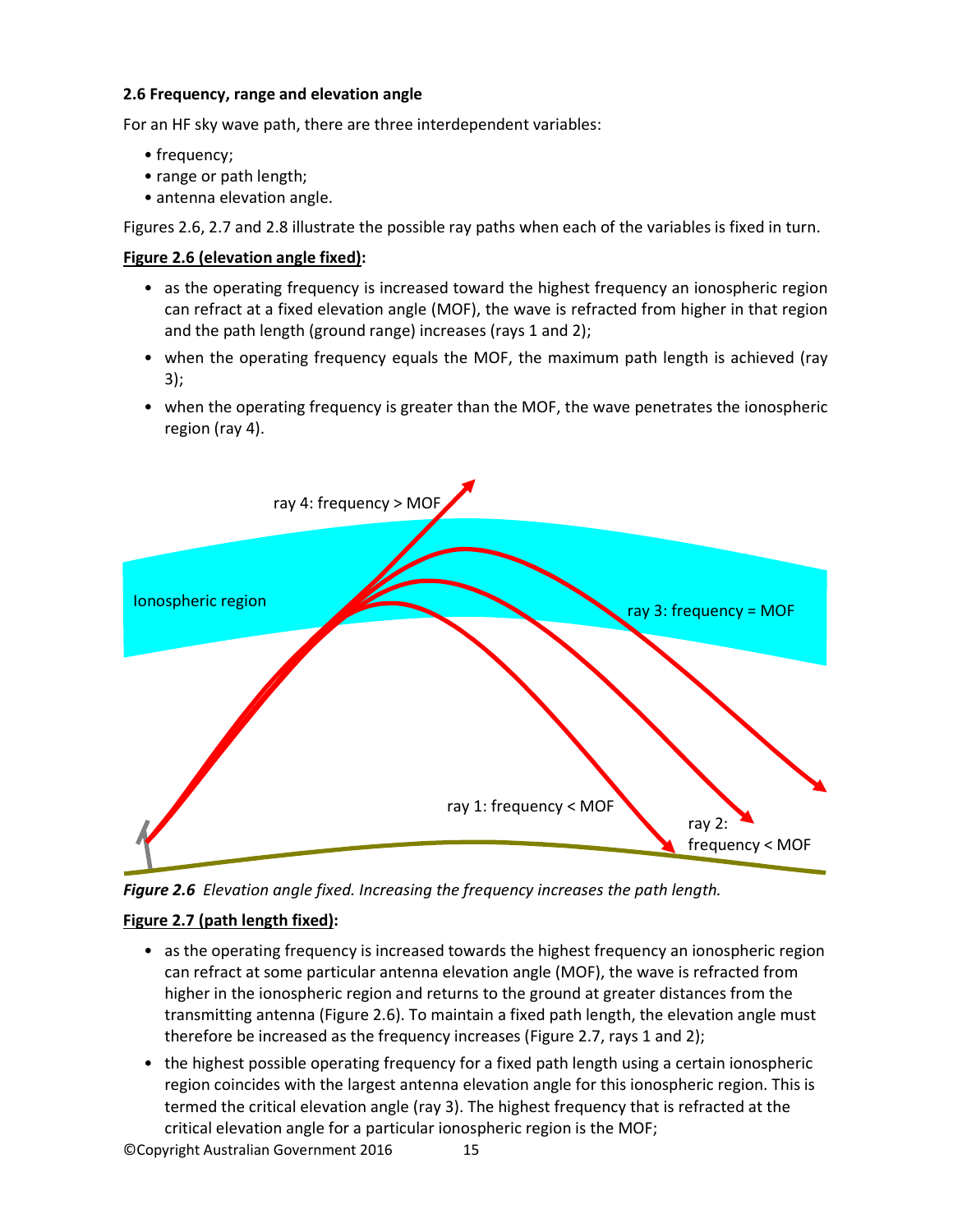- maintaining the critical elevation angle and increasing the operating frequency above the MOF causes the wave to penetrate the ionospheric region (ray 4);
- maintaining the frequency at the MOF and increasing the elevation angle above the critical elevation angle also causes the wave to penetrate the ionospheric region (ray 5).

![](_page_15_Figure_2.jpeg)

*Figure 2.7 Path length fixed. An increase in frequency requires an increase in elevation angle to maintain a fixed path length.*

# **Figure 2.8 (frequency fixed):**

- at lower elevation angles the path length is greater (ray 1);
- as the elevation angle is increased, the path length decreases and the wave is refracted from higher in the ionosphere (rays 2, 3 and 4);
- the frequency is the MOF on ray 4. That is, the critical elevation angle has been reached for this particular frequency. Increasing the antenna elevation angle results in this operating frequency penetrating the ionospheric region (ray 5). A skip zone forms around the transmitting antenna into which neither the ground or sky wave may propagate;
- if the operating frequency is actually less than or equal to the MOF when the wave propagates vertically into the ionosphere above the antenna, no skip zone forms since the wave is refracted from the ionosphere at all antenna elevation angles;
- sky wave communications into the skip zone may be achieved using a lower frequency.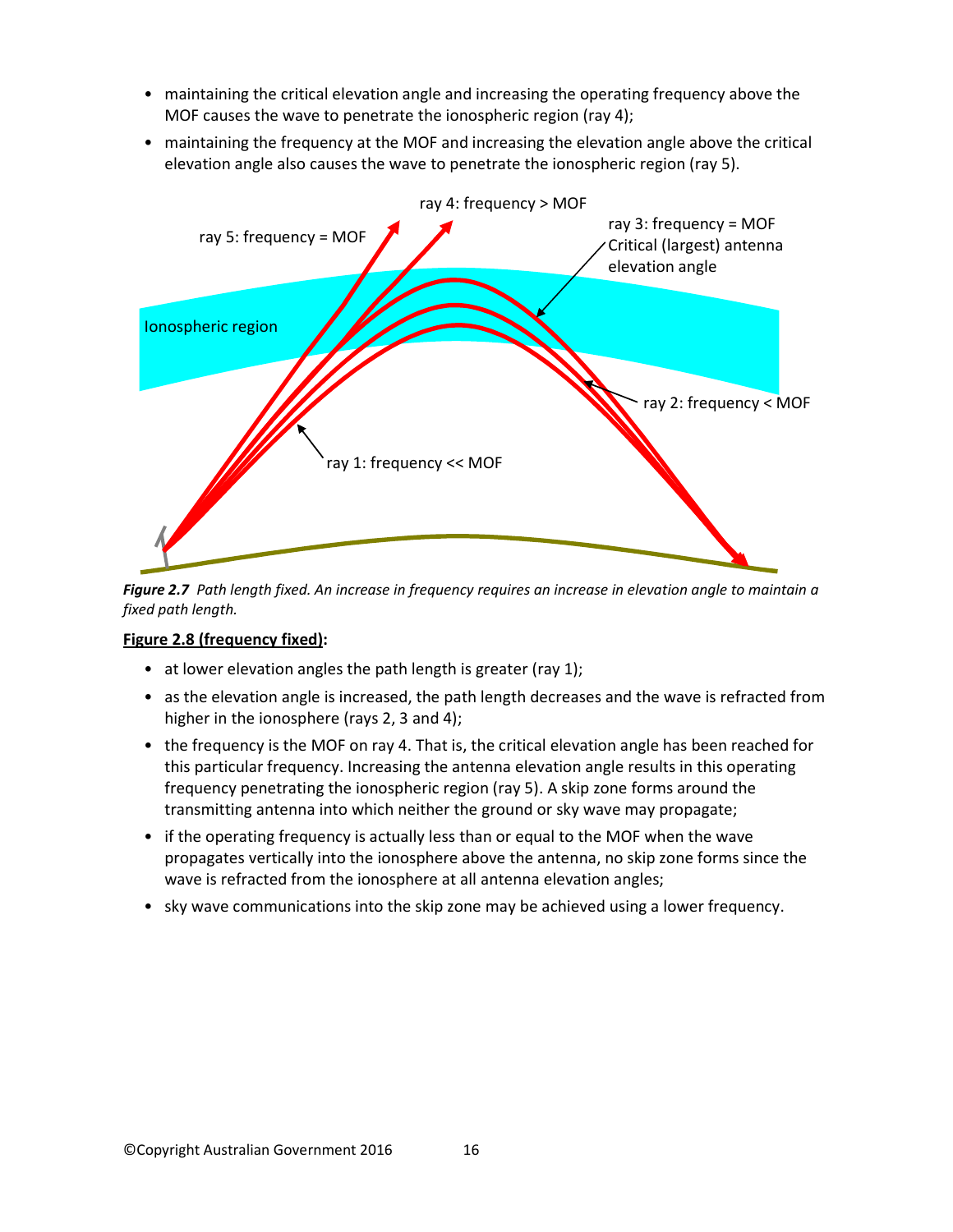![](_page_16_Figure_0.jpeg)

*Figure 2.8 Frequency fixed. If the operating frequency is above the vertical incidence MOF, a skip zone will form around the transmitting antenna.*

#### **2.7 HF sky wave skip zones**

The skip zone around a transmitting antenna varies diurnally, with the seasons and with solar activity. Skip zones are generally smaller in the day hemisphere, at solar maximum and around the equinoxes. The ionosphere during these times has increased electron density and is able to support higher frequencies. At night and at solar minimum when the ionosphere has fewer electrons, the same frequency may penetrate the ionosphere at the same antenna elevation angle, increasing the size of the skip zone (e.g., ray 4 in Figure 2.8 may penetrate the ionosphere at night).

At the outer edge of the skip zone there is usually a significant change in signal strength. Moving away from the transmitting antenna, the signal strength of the sky wave will abruptly increase as a receiving antenna moves from within the skip zone into the sky wave's footprint.

Sidescatter may result in some of the sky wave propagating into the skip zone. Mountains or other obstacles outside the skip zone may reflect the sky or ground wave into the area.

# **2.8 Fading**

Multipath fading results from spreading of the signal as it leaves the transmitting antenna causing the signal to propagate via a number of sky wave paths. If the signal propagates to the receiving antenna by two or more modes which have significant time and frequency shifts with similar signal strengths, fading is possible.

Travelling Ionospheric Disturbances (TIDs) are wave-like features passing through the ionosphere. As a TID travels through the refracting region of a sky wave path, the disturbance may change the altitude and angle of refraction, focussing or spreading the signal and altering the wave's footprint (Figure 2.9). Fading periods of the order of 10 minutes or more can be associated with these structures. TIDs travel horizontally at 5 to 10 km/minute with a well-defined direction of travel. Some TIDs originate in auroral zones following events on the Sun and may travel large distances. Others are more localised, originating in weather disturbances. TIDs may vary the phase, amplitude and angle of arrival of the sky wave.

The polarisation of a sky wave changes as it travels through the ionosphere. Polarisation fading can occur with single, linearly polarised receiving antennas where the antenna is orthogonal to the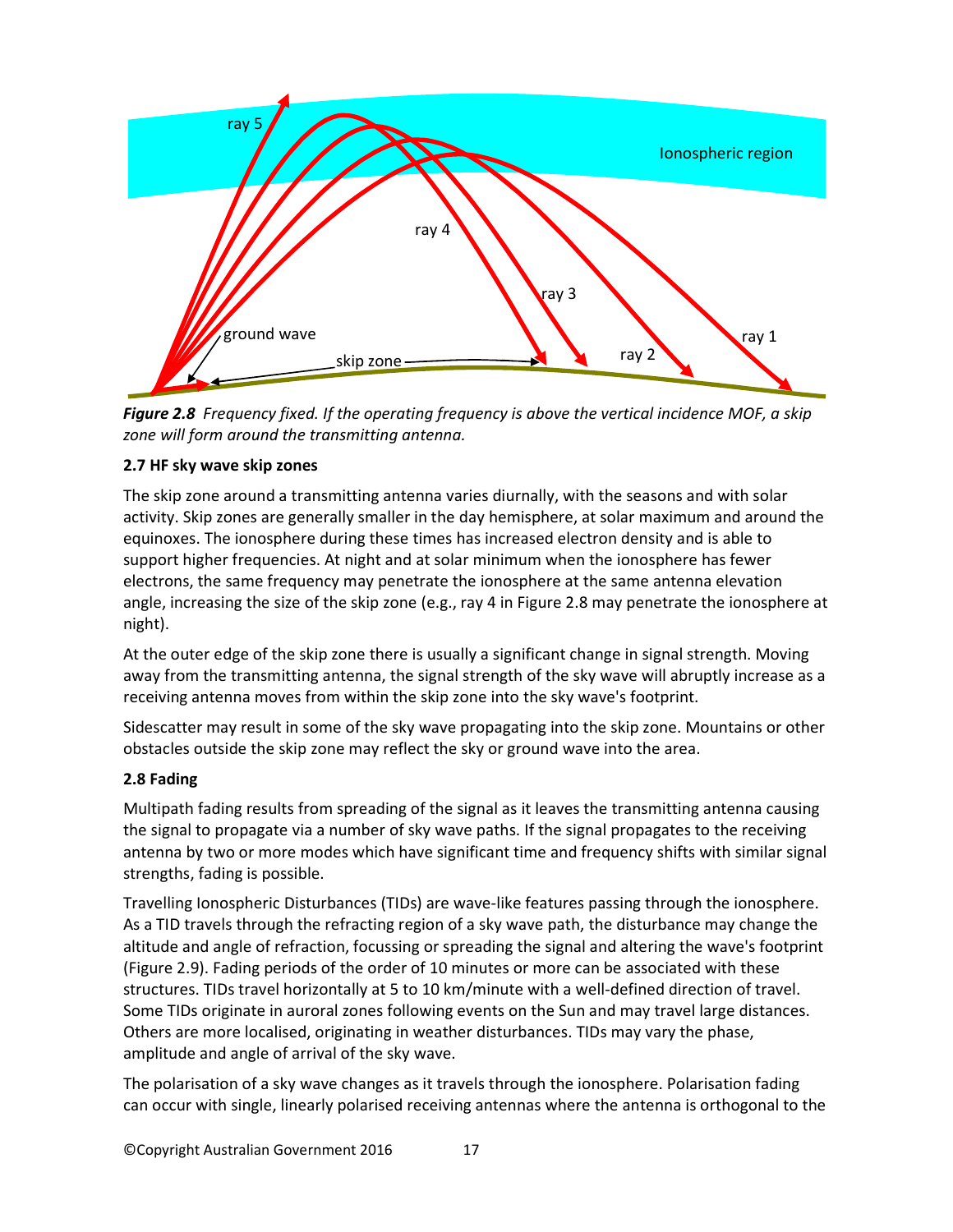polarisation of the wave. As the wave polarisation changes, the depth of the fade will vary. Polarisation fading can last for a fraction of a second to a few seconds.

Skip fading can occur when the ionosphere is changing rapidly (e.g., around sunrise and sunset and during ionospheric storms) and the operating frequency is close to the highest frequency the ionospheric region can support at the specified take-off angle (MOF). Small changes in the electron density of the ionospheric region may cause the MOF to oscillate around the operating frequency, causing the signal to successively refract from and penetrate the ionospheric region thereby altering the outer edge of the skip zone. A receiving antenna located near the outer edge of the skip zone will observe signal fade as the skip zone fluctuates in size. The F region MOF displays greater variability than the E region MOF so skip fading is more likely when using the F region.

![](_page_17_Picture_2.jpeg)

*Figure 2.9 Focussing and defocussing effects caused by a Travelling Ionospheric Disturbance (TID).* 

Spread F is caused by electron density irregularities in the F2 region. The irregularities may last minutes to hours with a horizontal extent of a few to hundreds of kilometres. The irregularities distort signals passing through the affected region causing flutter fading on HF and scintillation on higher frequencies used for trans-ionospheric (satellite) communications.

Spread F occurrence is greatest at night at all latitudes and at the equinoxes although it can be prevalent during the day at high latitudes. Spread F occurs least at mid-latitudes. At all latitudes there is a tendency for spread F to occur when there is a decrease in F region frequencies. That is, spread F is often associated with solar disturbances and the accompanying ionospheric storms (Section 3.3).

# **2.9 VHF and 27 MHz propagation**

Very High Frequency (VHF: 30 to 300 MHz) and 27 MHz are normally used for line-of-sight or direct wave communications (e.g., FM radio, ship-to-ship, ship-to-shore and ground-to-air). In contrast to the medium frequency and HF bands where frequency choice can be crucial to success, frequencies in the VHF band usually perform similarly.

©Copyright Australian Government 2016 18 Since VHF and 27 MHz operate mainly by line-of-sight, mounting antennas as high as possible and free from obstructions such as hills and tall buildings is essential. Shore stations for maritime communications are usually on the tops of hills to provide maximum range, but even the highest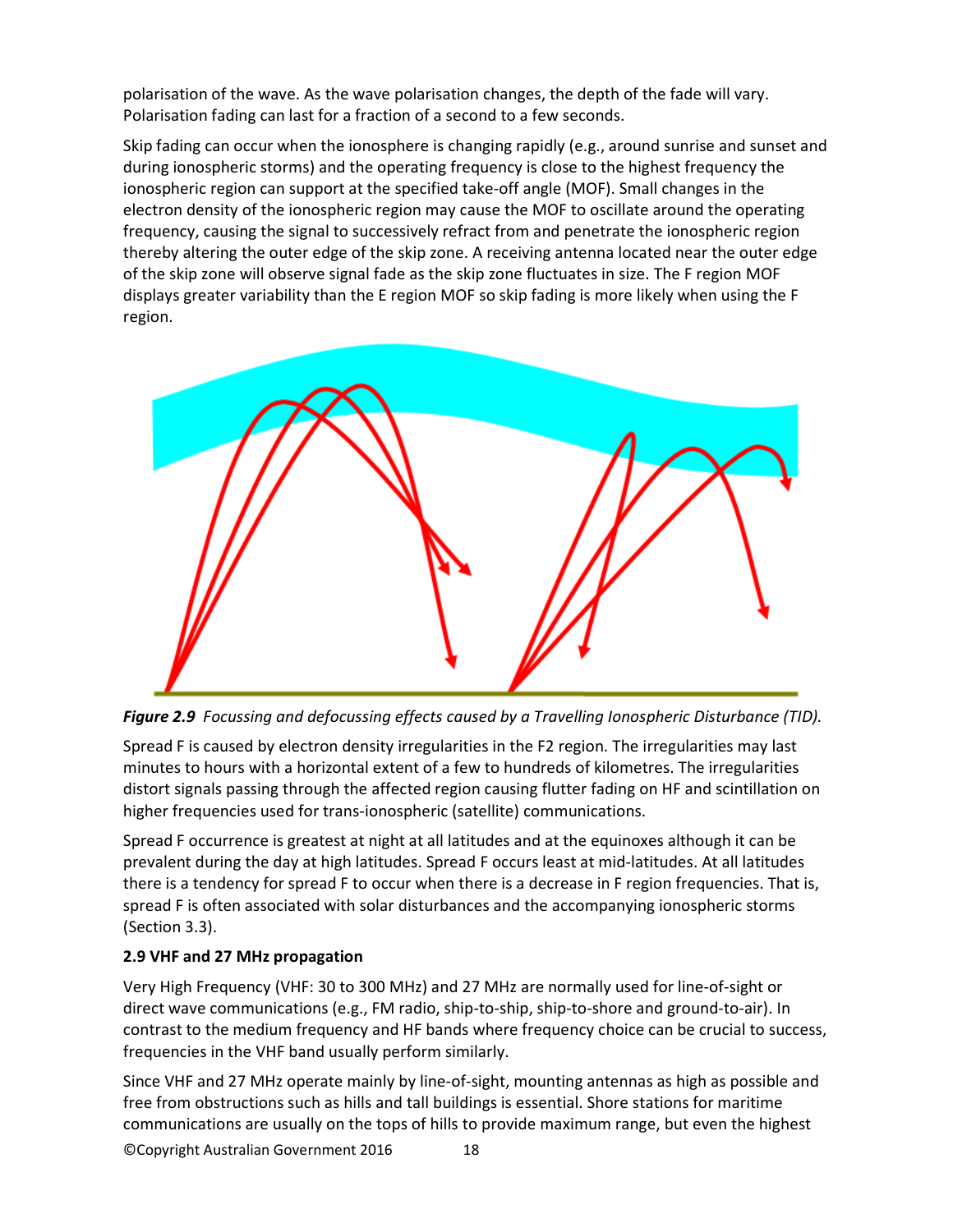hills do not provide coverage much beyond about 45 nautical miles (80 km) because of the Earth's curvature. Antennas for VHF and 27 MHz communications between two ground locations should concentrate radiation at low angles (towards the horizon).

VHF and 27 MHz do not usually suffer from atmospheric noise effects except during severe electrical storms. The Sun, man-made noise and galactic noise are the main sources of noise at VHF. Interference from other users can be a significant problem in densely populated areas.

27 MHz and the lower frequencies in the VHF band can, at times, propagate over large distances, well beyond the normal line-of-sight limitations. There are three ways this may occur:

- around solar maximum and during the day, the F region will often support long range sky wave communications on 27 MHz and above as the ionosphere is highly charged;
- electron dense sporadic E can often refract 27 MHz and lower VHF over distances of about 500 to 1000 nautical miles (900 to 1800 km) in length. This is most likely to occur during the daytime in summer;
- 27 MHz and VHF can also propagate by means of temperature inversions (ducting) at altitudes of a few kilometres. Under these conditions, the waves are gradually bent by the temperature inversion to follow the curvature of the Earth. Distances of several hundred nautical miles can be achieved.

# **2.10 Medium Frequency sky wave propagation**

Sky waves in the Medium Frequency (MF: 300 kHz to 3 MHz) and the lower part of the HF band normally are highly attenuated by the daytime D region. MF frequencies are restricted to propagating via the ground wave or line-of-sight in the day hemisphere. The D region is insignificant at night so that these frequencies can travel large distances via the sky wave in the night hemisphere. Broadcasts on the AM radio band can often be detected large distances from the transmitting antenna since there is no absorptive D region then.

#### **2.11 Ground wave MF and HF propagation**

It is possible to communicate up to several hundred nautical miles on MF and low HF frequencies by transmitting the signal across the ground. At these frequencies, the wave follows the curvature of the Earth.

The range of the ground wave is dependent on the frequency, transmitter power, antenna type, ground type and terrain.

Lower frequencies suffer fewer losses so have greater range. Greater transmitter power also increases the range. Ground wave antennas should be normally (vertically) polarised, directing energy at low angles; vertical whips are appropriate.

The electrical properties of the ground (conductivity and permittivity) decrease with decreasing moisture content so that a ground wave travelling across sea water is likely to provide the greatest range while ice will severely restrict the ground wave range.

The signal strength can decrease markedly after the ground wave passes over an obstacle (e.g. mountain) with the decrease being greater the higher the obstacle. The signal strength tends to recover somewhat moving away from the obstacle. A receiving antenna located in an obstacle's "shadow" will therefore observe a greater reduction in signal strength than perhaps one that is further from the transmitting antenna but out of the shadow.

The detection of the ground wave varies with the diurnal and seasonal variations in the noise floor. Signal-to-noise levels will be greatest during the day in winter with noise levels lowest at these times. Under ideal, low noise conditions, it is possible to communicate over distances of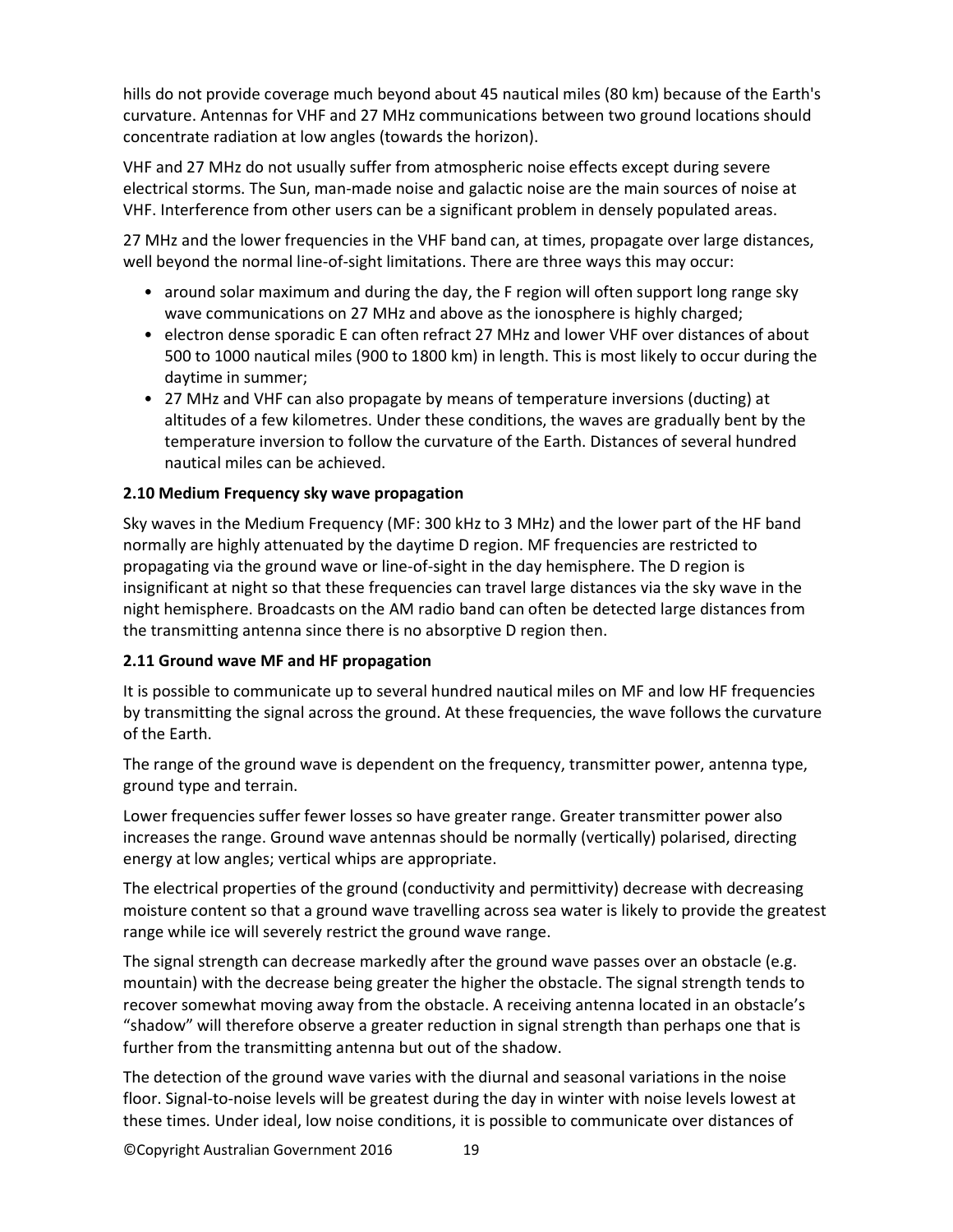about 500 nautical miles at 2 MHz using a 100 W transmitter. At 8 MHz under the same conditions and using the same power, the range is reduced to about 150 nautical miles.

# **2.12 Noise**

Radio noise has internal and external origins. Internal or thermal noise is generated in the receiving system and is usually negligible when compared to external noise sources in the HF and lower frequency bands. External radio noise originates from natural (atmospheric and galactic) and man-made (environmental) sources.

Atmospheric noise, caused by lightning discharges in thunderstorms, is normally the major contributor to radio noise in the HF band. Thunderstorm occurrence is greatest at low latitudes and varies seasonally. Atmospheric noise can be impulsive when storms are proximate to the receiving antenna, or display a broad continuum when storms are remote. This noise may display some directionality depending on the location and spread of storms with respect to the receiving antenna. Atmospheric noise effects are greater at lower HF frequencies so are likely to affect signal quality during the night and solar minimum when lower frequencies are in use.

Galactic noise arises from celestial sources in the Milky Way galaxy and the Sun. Frequencies above about 15 MHz are mostly affected as the F2 region of the ionosphere screens the lower frequencies from entering. The higher HF frequencies and receiving antennas with broad gain patterns are likely to be most affected. Even so, man-made and atmospheric noise will probably contribute more to noise levels.

Man-made noise results from any large currents and voltages that arise in domestic and industrial electrical and electronic equipment. Ignition systems, neon signs, electrical cables, power transmission lines, welding machines, microwave ovens and computers all contribute. The level of man-made noise depends on the population and technology in use. Interference can be included in this classification and may be intentional (jamming), due to spurious propagation conditions or the result of operators ignoring regulations.

A horizontally polarised receiving antenna may alleviate man-made noise since it tends to be normally polarised (horizontally polarised HF waves travelling across the ground are attenuated more than normal polarisation).

A narrower bandwidth or a directional receiving antenna will reduce noise levels. Selecting a receiving antenna site with a low noise floor and determining the major noise sources are important factors in the establishment of a successful communications system.

# **2.13 Universal time**

Unless transceivers are located within the same time zone, it is appropriate to use Universal Time (UT) for communication schedules. Universal Time equates to Greenwich Mean Time (GMT) and Zulu (Z) time. The Universal Time, 0000 UT, occurs at midnight at Greenwich, England.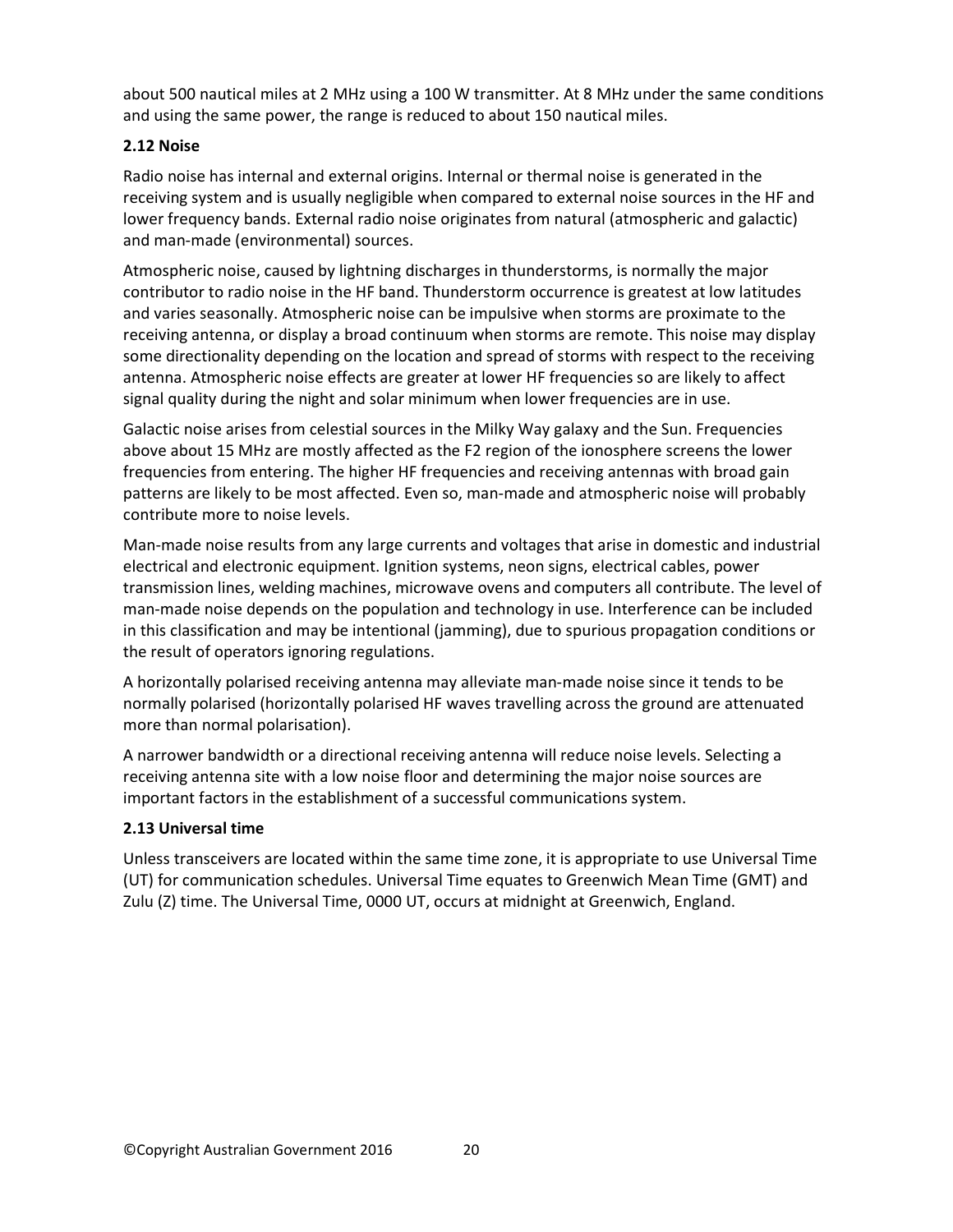# **3. Effects of solar events on HF sky wave communications**

Apart from the slowly varying number of sunspots and subsequent change in EUV radiation over a solar cycle, the Sun can display sudden increases in activity at any time. This sudden activity takes the form of flares, coronal holes and coronal mass ejections. The consequence to HF sky wave communications is overlaid on the slowly varying changes due to the solar cycle.

Flares are sudden and massive explosions, usually associated with magnetically complex sunspot groups. Such sunspot groups are most common around solar maximum. Flares emit energy with a range of wavelengths, from radio through to gamma.

Coronal holes are the source of high speed solar wind streams which flow out through the solar wind and can impact the Earth's magnetosphere. They can endure for months causing recurrent disturbances in the geomagnetic field and ionosphere.

Coronal mass ejections (CMEs) may occur in conjunction with flares and filament lift offs (the solar magnetic field reconfigures and material that is suspended in the lower corona is ejected). CMEs are fast moving bubbles of plasma that speed through the solar wind and can impact the Earth's magnetosphere, also disturbing the geomagnetic field and ionosphere.

# **3.1 Sudden Ionospheric Disturbances (SIDs)**

Also known as Short Wave Fade-outs (SWFs), the x-ray radiation from the Sun during large solar flares increases exponentially, enhancing ionisation in the D region which results in greater absorption of HF sky waves (Figure 3.1). If the flare is large enough, the whole of the HF spectrum can suffer severe attenuation for a period of time. Large flares and therefore SIDs are more likely to occur around solar maximum.

The main features of SIDs are:

- only HF sky wave paths that pass through the day hemisphere are affected and those with refraction points near the sub-solar region are most affected;
- SIDs occur instantaneously with affected frequencies experiencing a sudden decrease in signal strength;
- the duration of SIDs varies between about 10 minutes to, on rare occasions, several hours although most are about 20 minutes in length;
- lower frequencies suffer greater reduction in signal strength and take longer to return to pre-flare levels. Higher frequencies are normally less affected (or unaffected) and may still be usable (Figure 3.2);
- the intensity of a SID depends on the magnitude and duration of the flare x-ray output, the location of the ionospheric refraction points in the day hemisphere with respect to the subsolar location and the operating frequency.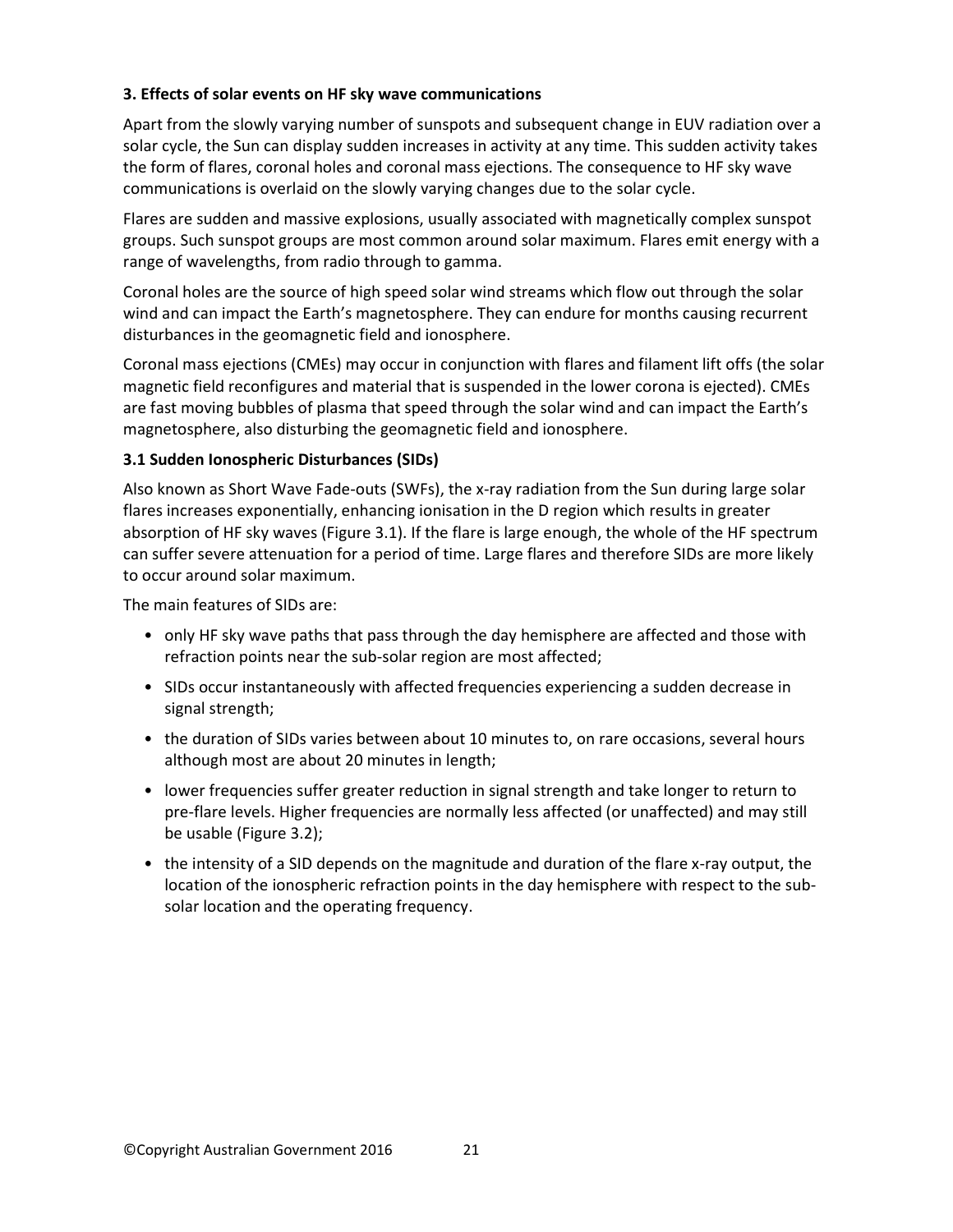![](_page_21_Figure_0.jpeg)

*Figure 3.1 Sudden Ionospheric Disturbances (SIDs) may decrease the signal strength of HF sky waves propagating through the day hemisphere.*

![](_page_21_Figure_2.jpeg)

*Figure 3.2 The effect of a SID on HF sky wave signal strengths. Lower frequencies are more heavily absorbed with corresponding larger decrease in signal strength. The signal strengths of lower frequencies take longer to return to pre-flare levels.*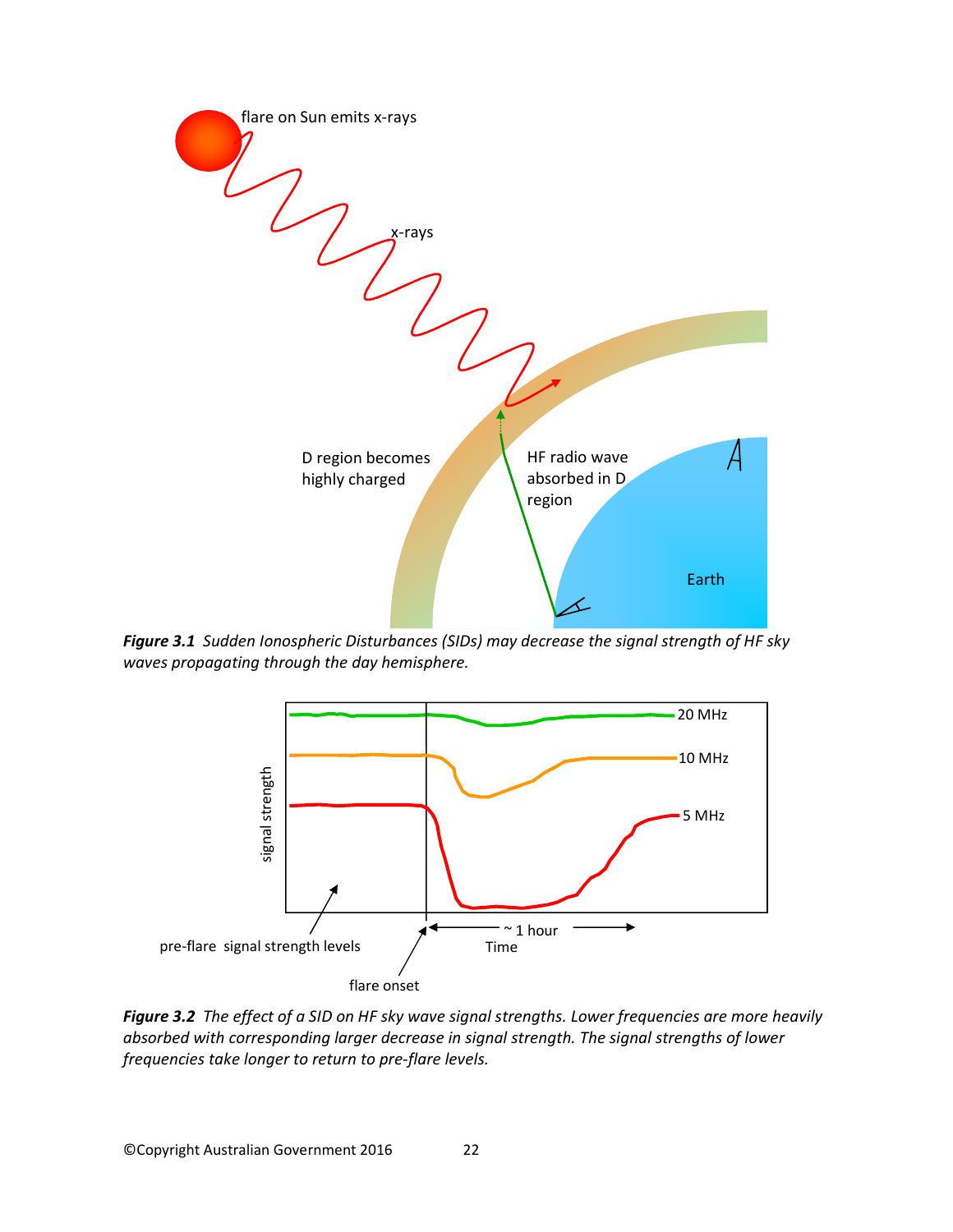#### **3.2 Polar Cap Absorption (PCA) events**

Some solar flares emit high energy protons as well as x-rays. These fast protons have variable speeds, some relativistic, arriving at Earth minutes after emission while others may take days to reach Earth. When the protons enter the Earth's magnetosphere, they are directed along the magnetic field lines towards the poles. The protons ionise the polar D regions and cause increased attenuation of HF sky waves that traverse them. PCAs occur most often with larger solar flares which have a greater likelihood around solar maximum.

The increased attenuation of HF sky waves in the polar regions and subsequent drop in HF signal strength may commence as soon as a few minutes after the flare onset and persist up to ten days. PCAs vary in strength over their course due to the temporal variability in protons arriving from the Sun and entering the D region.

Even the winter polar zone (a region of perpetual darkness) can suffer the effects of PCAs since the ionised D region is formed by protons rather than the usual x-rays.

The effects of PCAs on polar sky wave paths can sometimes be overcome by relaying messages on paths which avoid the polar regions. As is usual with D region absorption, the lower frequencies are likely to be more severely affected.

#### **3.3 Ionospheric storms**

Solar events such as coronal holes and coronal mass ejections change the character of the solar wind, increasing its speed and altering its density and magnetic structure. When the disturbed solar wind impacts the Earth's magnetosphere, the geomagnetic field and electric fields and currents at ionospheric altitudes change. The response by the ionosphere, a change in electron density in the F region, is called an "ionospheric storm".

Ionospheric storms are characterised by greater than normal variations in the highest frequency the F region can refract (MOF).

For some HF sky wave paths, the F region MOF increases for a few hours before decreasing below undisturbed values. On other paths, the MOF simply decreases.

Figure 3.3 shows the behaviour of the F region vertical MOFs above Canberra, Australia over a four-day period. The ionospheric storm begins in the first half of day two with the MOFs increasing well above the predicted values. The dramatic decrease in electron density and MOFs occurs on day three. MOFs are still depressed (below predicted values) on day four.

Disruptions to HF sky wave communications using the F region will occur where the MOF drops below the operating frequency resulting in the sky wave penetrating the ionosphere. Communications are likely to be further complicated as the F region becomes turbulent, varying the refraction altitude and angle and displaying increased variability in the MOF.

Ionospheric storms vary in their behaviour at different locations. They may last a number of days with high latitudes generally experiencing larger decreases in F region electron density than other latitudes. The effects of ionospheric storms begin slowly, over hours, have a long duration, a day to a number of days, and may require the use of lower operating frequencies.

The E region will be mostly unaffected by ionospheric storms.